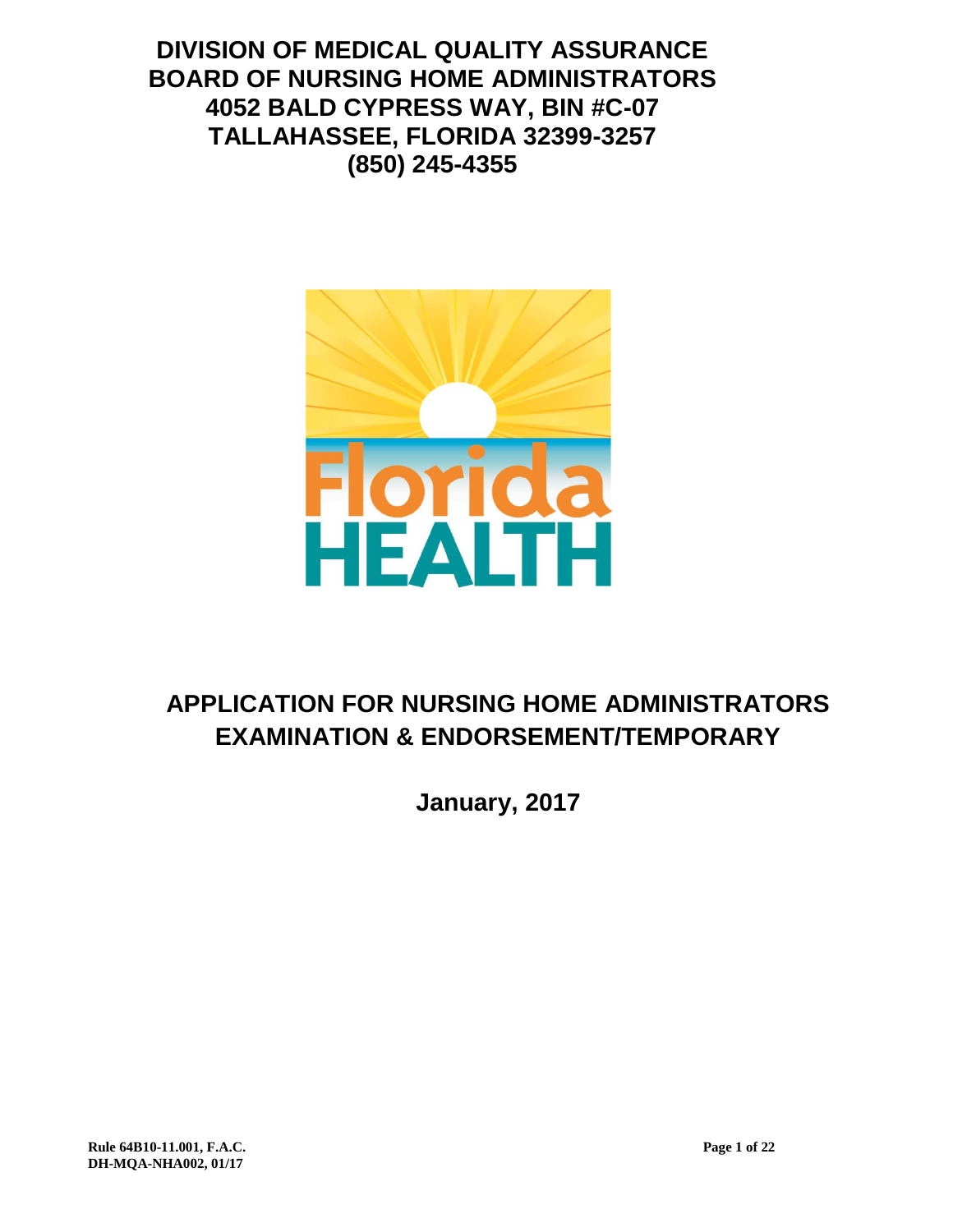## **DEPARTMENT OF HEALTH BOARD OF NURSING HOME ADMINISTRATORS 4052 Bald Cypress Way, Bin # C07 Tallahassee, Florida 32399-3257 APPLICATION INSTRUCTIONS**

# **FOR ORIGINAL EXAMINATION & ENDORSEMENT/TEMPORARY**

**NOTE: Applications are accepted on a continuous basis, there are no deadlines.**

- **1. FLORIDA LAWS & RULES:** A copy of Section 468, Part II, Florida Statutes and Rule Chapter 64B10, Florida Administrative Code are available by downloading them at http://floridasnursinghomeadmin.gov/resources/. This information is also available over the internet via our web site. It is important to read this in order to determine your eligibility prior to applying, and to familiarize yourself with the statutes and board rules regarding your application for licensure as a nursing home administrator.
- **2. APPLICANT'S QUESTIONS REGARDING APPLICATION STATUS:** Within thirty (30) days after the board office receives your application and fee, we will send an acknowledgment letter informing you of any deficiencies and the specific items required to complete your application. If you do not receive notice that we have received your application within forty-five (45) days of the date mailed, please contact this office. As a reminder to all applicants, Section 456.013(1)(a), F.S., provides that an incomplete application shall expire one year after initial filing with the department.
- **3. EXAMINATION INFORMATION:** The Florida Nursing Home Administrators Examination consists of two parts; one being the NHA examination and the other being the Florida Laws and Rules examination. The NHA examination is developed and administered by the National Association of Board of Examiners of Nursing Home Administrators, ("NAB"). Upon board approval, you must submit your application through NAB's CDOM system at their website nabweb.org in order to be scheduled. The NAB CDOM will provide an email response informing you of your eligibility along with your authorization to test letter. You will be provided the toll-free number for use in scheduling your exam, a list of testing centers and appropriate online scheduling instructions. The Florida Laws and Rules examination is developed by the Florida Department of Health and administered by the contracted vendor. Both exams are given on a continued basis. For any information on examination scheduling and associated fees, please contact NAB.
- **4. REVIEW AND STUDY COURSES:** The following organization offers a review or study course for the nursing home administrator licensure examination NAB. Please be advised the Board of Nursing Home Administrators is not recommending this course, but simply stating this as a courtesy to the sponsor. To receive additional information on dates and times the review is given, please contact the provider directly: Professional Health Care Education Systems, Inc., Post Office Box 291883, Tampa, Florida 33617, Attention: Inez Joseph, Ph.D., Phone (813) 982-1554.
- **5. YES/NO QUESTIONS:** All questions with a "Yes or No" answer must be marked with either a "Yes" or "No" as no other response is acceptable. In questions which require a brief explanation or description to "Yes" answers, your responses must be sufficiently detailed to ascertain the dates, institution/organization names, and a brief synopsis of the reasons(i.e., the final charges or substantiated allegations only) the institution/organization took the disciplinary action (i.e., probation, limitation, suspension, revocation, voluntary relinquishment in lieu of disciplinary action, or any other adverse action). HOWEVER, IF A QUESTION CONTAINED IN THIS SURVEY IS NOT APPLICABLE ANSWER "N/A" IN THE NO COLUMN. **Documentation of final disposition to "yes" answers is required.**
- **6. ADDITIONAL SPACE NOTE:** Should any of the sections in the application fail to provide sufficient space for the requested information, use an additional page or the reverse side of the application page on which the question is located. Always number the additional information with the corresponding number in the application.
- **7. FEDERAL PRIVACY ACT:** Under the Federal Privacy Act, disclosure of social security numbersis voluntary unless specifically required by federal statute. In this instance, social security numbers are mandatory pursuant to Title 42 United States Code, Sections 653 and 654: and sections 456.013, 409.257(7) and 409.259(8), F. S. Social security numbers are used to allow efficient screening of applicants and licensees by a Title IV-D child support agency to assure compliance with child support obligations. Social security numbers must also be recorded on all professional and occupational license applications and will be used for license verification pursuant to, unless exempt as outlined in the

 **Rule 64B10-11.001, F.A.C. Page 2 of 22 DH-MQA-NHA002, 01/17**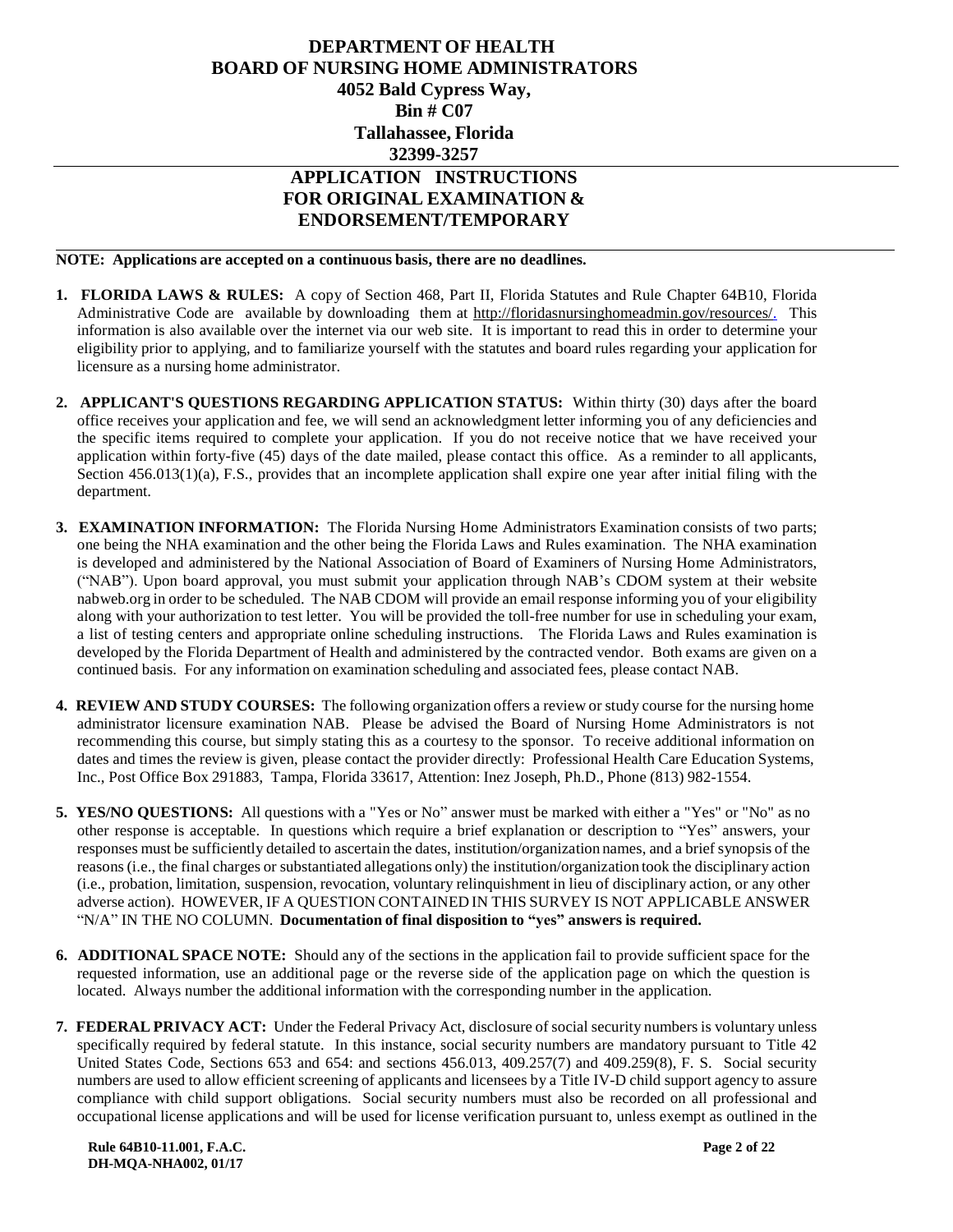Personal Responsibility and Work Opportunity Reconciliation Act of 1996 (Welfare Reform Act), 104 Pub. L. 193, Section 317.

 Note: If you do not fill in your social security number, your application may be delayed. You must possess a social security number prior to receiving a license.

#### **SUPPORTING DOCUMENTS - THE FOLLOWING ITEMS MUST BE INCLUDED WITH YOUR APPLICATION:**

 **8. Fee Schedule:** A certified check, or money order in the appropriate amount, made payable to the Department of Health, must be attached to your application. Please staple the certified check or money order to page 1 of the application on the upper left part of the form. Your application will not be processed without these fees. These fees are required by law and include the following:

| Examination:       |                                |          |
|--------------------|--------------------------------|----------|
|                    | <b>Examination Fee</b>         | \$250.00 |
|                    | <b>Initial Licensure Fee</b>   | \$500.00 |
|                    | Laws and Rules Fee             | \$190.00 |
|                    | <b>Unlicensed Activity Fee</b> | \$ 5.00  |
|                    | <b>Total Fee</b>               | \$945.00 |
| Endorsement:       |                                |          |
|                    | Initial Licensure Fee          | \$500.00 |
|                    | Laws and Rules Fee             | \$190.00 |
|                    | <b>Unlicensed Activity Fee</b> | \$ 5.00  |
|                    | <b>Total Fee</b>               | \$695.00 |
| Temporary License: |                                |          |
|                    | <b>Application Fee</b>         | \$325.00 |
|                    | Licensure Fee                  | \$150.00 |
|                    | <b>Total Fee</b>               | \$475.00 |

- **9. Final Official Transcripts:** A final official transcript must be sent directly from the educational institution/college to this office. Transcripts submitted by the applicant or indicating "issued to student" are not acceptable; a copy of your diploma will not be accepted in lieu of an official transcript. Please note that it is your responsibility to follow-up with your educational institutions to ensure that they have received and complied with your requests.
- **10. Official Licensure Verification:** The licensure verification form included with this application package must be sent to each state where you currently have or have held a license to practice. These forms must be sent directly from each state licensing agency to this office. Please note that it is your responsibility to follow-up with licensing agencies to ensure that they have received and complied with your requests. **A copy of your license will not be accepted in lieu of official verification from the licensing agency.**
- **11. Verification of Employment Forms:** It is the responsibility of the applicant applying for licensure by endorsement to provide documentation attesting 2 years of experience as an administrator of a skilled nursing home within the last five years, provide a job description and organization chart.
- **12. Endorsement:** Persons licensed in other states who are not eligible for endorsement due to not having worked two (2) of the last five (5) years as a nursing home administrator, must meet the initial eligibility requirements for examination in Section 68.1695(2), Florida Statutes. You may submit an Examination application and you MUST include an official licensure verification for each State to which you are licensed.
- **13. Temporary Licensure (Only with Endorsement Applicants):** Only those applicants who apply for and meet all requirements for licensure by endorsement are eligible to apply for the temporary license. A temporary license terminates upon the holder's receipt of notification of the examination results or if you cease to function as administrator of the above named facility. A t emporary license cannot be renewed, nor can it be transferred to another

 **Rule 64B10-11.001, F.A.C. Page 3 of 22 DH-MQA-NHA002, 01/17** individual or facility. The temporary application and the additional \$250 fee must accompany the endorsement application.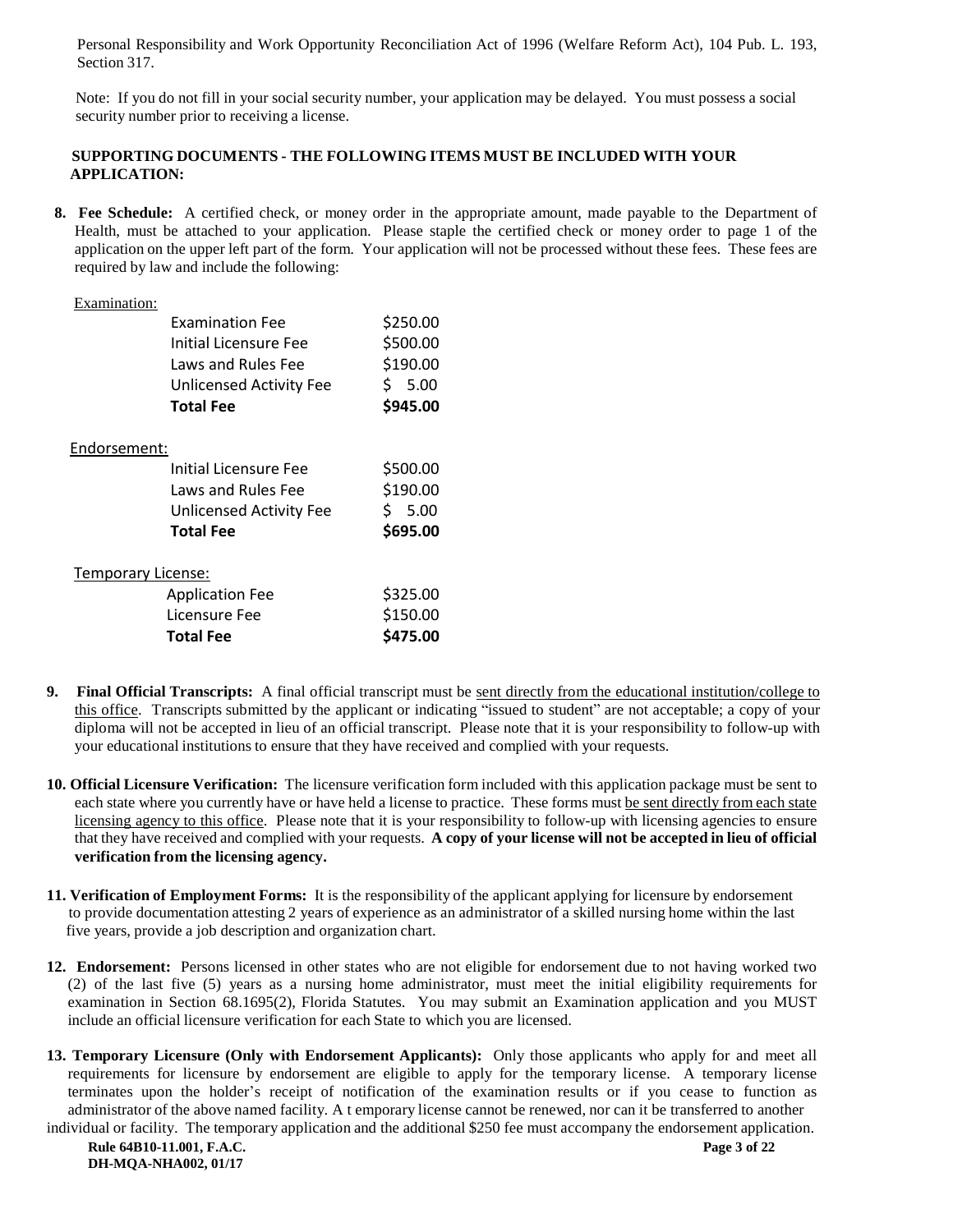#### **14. Eligibility for National Examination:**

- **a. One year Practical Experience:** If you are applying based on a degree AND 1 year of management experience in the areas of executive duties and skills, including the staffing, budgeting, and directing of resident care, dietary, and bookkeeping departments within a skilled nursing facility, hospital, hospice, assisted living facility with a minimum of 60 licensed beds, or geriatric residential treatment program and, if such experience is not a skilled nursing facility, has fulfilled the requirements of a 1,000 hour nursing home administrator-in-training program prescribed by the board. The proof of experience must include a statement from your employer stating the beginning and ending dates that you held in the position, named facilities, job descriptions and organization charts.
- **b. Internship/AIT Training:** Verification must include a statement directly from the college/university program director certifying successful completion of all internship training and verification of the number of clock hours, name of nursing home and preceptor. If more than one nursing home was utilized, verification must be furnished for each nursing home. The applicant shall submit the Certificate of Internship/A.I.T. Training Preceptor's Statement.
- **15. Request for an Application for Special Testing Accommodations:** You must complete this form and mail it to the address shown on the bottom of the application. This form does not constitute an application for special testing accommodations. The Department will mail you an application to be completed and returned back to the Bureau of Operations, Testing Services.

#### **YOUR APPLICATION IS NOT CONSIDERED COMPLETE UNTIL ALL SUPPORTING DOCUMENTS AND FEES HAVE BEEN RECEIVED BY THIS OFFICE.**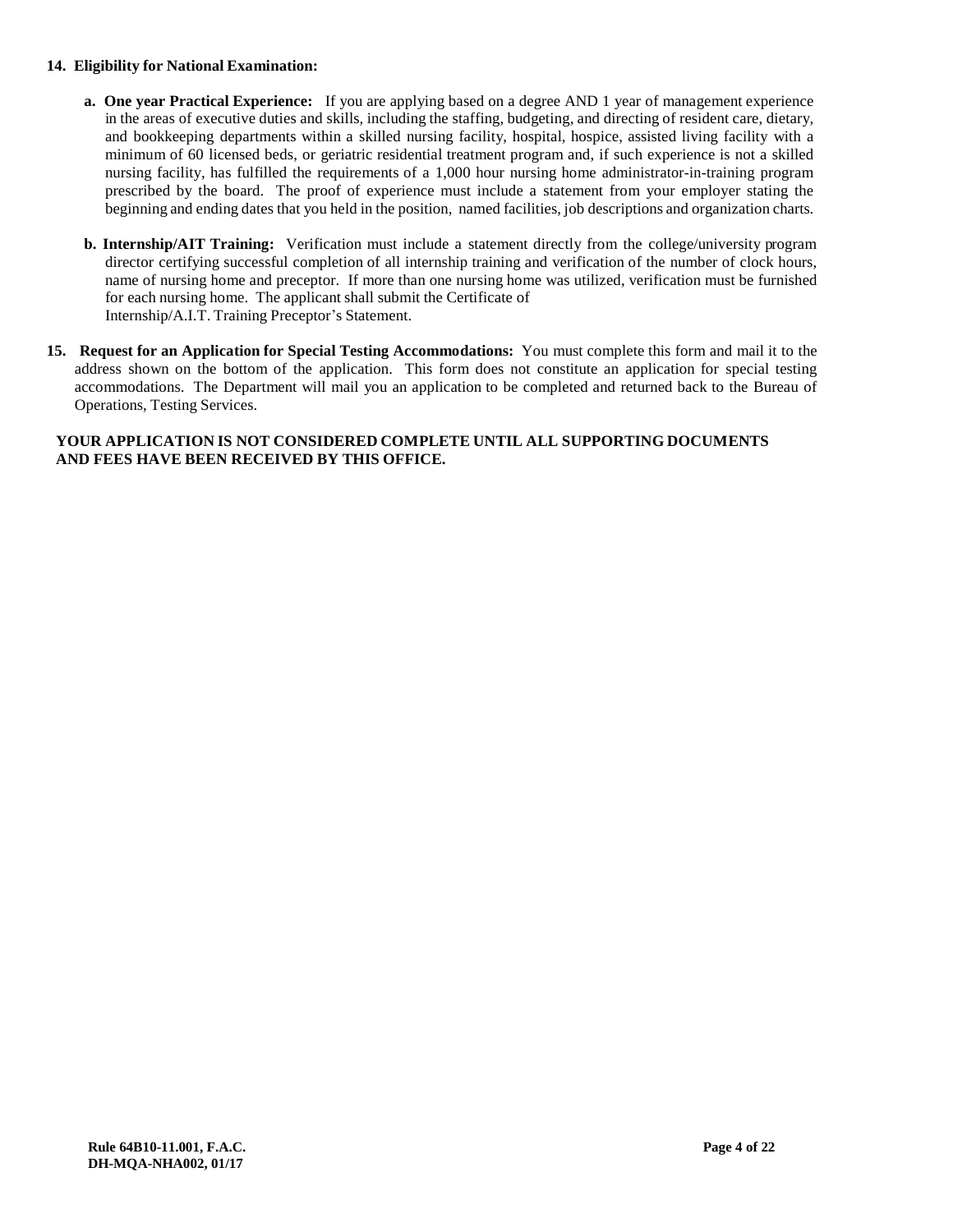#### **NURSING HOME ADMINISTRATORS**

# **---EXAMINATION ---**

## **APPLICATION CHECKLIST**

**\_\_\_\_\_\_\_\_\_\_\_\_\_\_\_\_\_\_\_\_\_\_\_\_\_\_\_\_\_\_\_\_\_\_\_\_\_\_\_\_\_\_\_\_\_\_\_\_\_\_\_\_\_\_\_\_\_\_\_\_\_\_\_\_\_\_\_\_\_\_\_\_\_\_\_\_\_\_\_\_\_\_\_\_\_\_\_\_\_\_\_\_\_\_\_\_\_\_\_\_\_\_\_\_\_\_\_\_\_\_**

|          | All questions answered on all pages and if question not applicable, mark with N/A.                    |
|----------|-------------------------------------------------------------------------------------------------------|
|          | All "Yes" answers must be accompanied by an explanation and documentation, as instructed.             |
|          | <b>Public Records Disclosure SSN</b>                                                                  |
| 2. Fees: |                                                                                                       |
|          | Please make certified check or money order payable to <b>DOH-Board of Nursing Home Administrators</b> |
|          | 3. Training: select ONE (1)                                                                           |
|          | a. Preceptor Statement (AIT)                                                                          |
|          | b. Preceptor Statement (College Internship)                                                           |
|          | c. One-year Management Experience                                                                     |
|          | 4. Experience Qualifications:                                                                         |
|          | a. Exam less than TWO (2) years' experience as a NHA                                                  |
|          | b. Job Description                                                                                    |
|          | c. Organizational Chart                                                                               |
|          | d. Out of State(s) Licensure Questionnaire – (must include raw or scale score of 113 or above)        |

#### **RETURN APPLICATION, FEES, AND SUPPORTING DOCUMENTS TO:**

Florida Department of Health Board of Nursing Home Administrators Post Office Box 6330 Tallahassee, Florida 32314-6330

#### **ADDITIONAL DOCUMENTATION, NOT ACCOMPANIED BY A FEE, SHOULD BE SENT TO:**

Florida Department of Health Board of Nursing Home Administrators 4052 Bald Cypress Way, BIN # C07 Tallahassee, Florida 32399-3257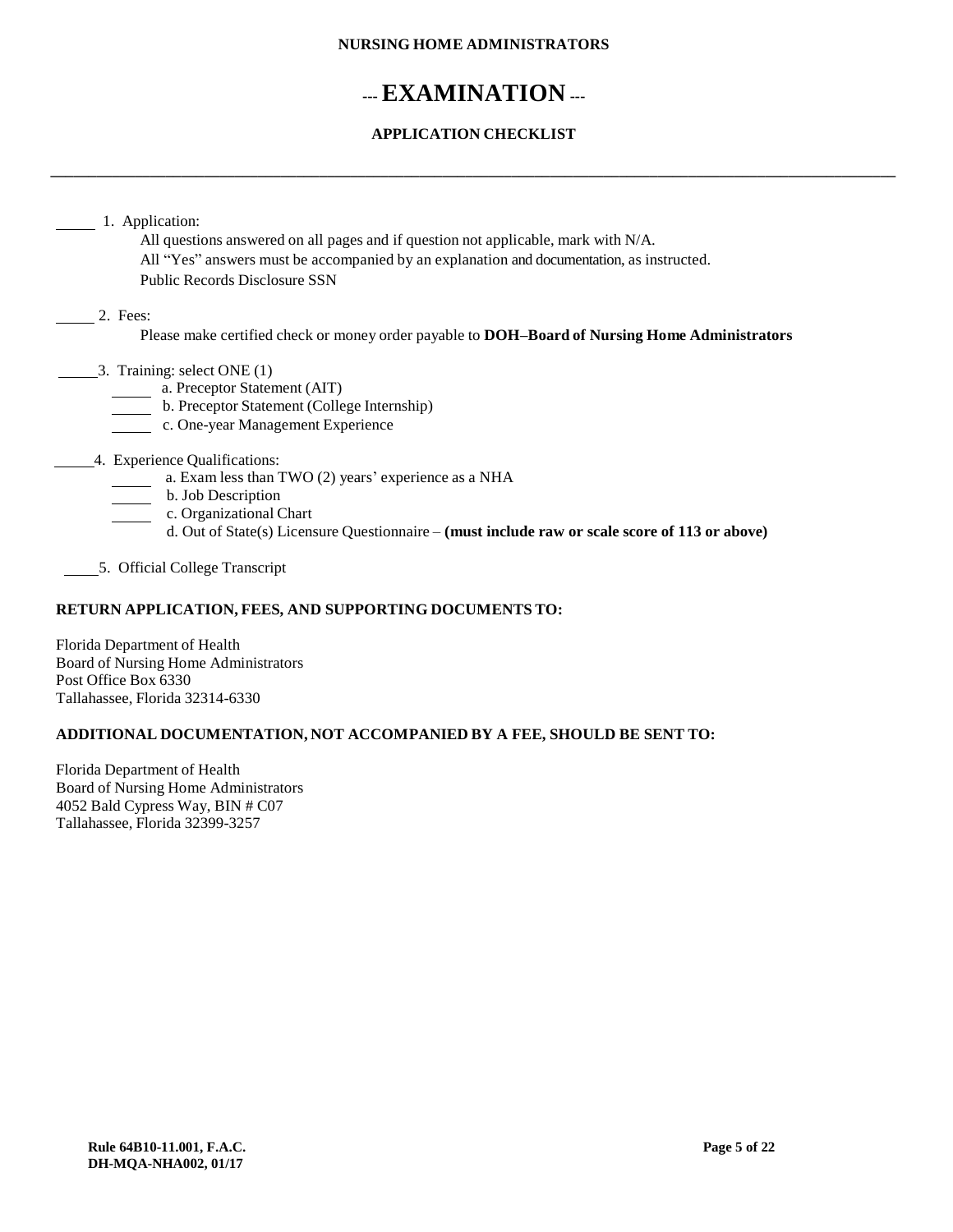#### **NURSING HOME ADMINISTRATORS**

# **---ENDORSEMENT ---**

### **APPLICATION CHECKLIST**

|                    | All questions answered on all pages and if question not applicable, mark with N/A.                    |
|--------------------|-------------------------------------------------------------------------------------------------------|
|                    | All "Yes" answers must be accompanied by an explanation and written documentation, as<br>instructed.  |
|                    | <b>Public Records Disclosure SSN</b>                                                                  |
| 2. Fees:           |                                                                                                       |
|                    | Please make certified check or money order payable to <b>DOH-Board of Nursing Home Administrators</b> |
| 3. Qualifications: |                                                                                                       |
|                    | a. Proof of TWO (2) years' experience as a NHA                                                        |
|                    | b. Job Description                                                                                    |
|                    | c. Organizational Chart                                                                               |
|                    | d. Out of State(s) Licensure Questionnaire – (must include raw or scale score                         |
|                    | of 113 or above)                                                                                      |
|                    | 4. Official College Transcript                                                                        |
|                    | 5. Temporary Licensure:                                                                               |
|                    | Complete the Temporary Licensure Application and fee with the Endorsement application.                |

### **RETURN APPLICATION, FEES, AND SUPPORTING DOCUMENTS TO:**

Florida Department of Health Board of Nursing Home Administrators Post Office Box 6330 Tallahassee, Florida 32314-6330

## **ADDITIONAL DOCUMENTATION, NOT ACCOMPANIED BY A FEE, SHOULD BE SENT TO:**

Florida Department of Health Board of Nursing Home Administrators 4052 Bald Cypress Way, BIN # C07 Tallahassee, Florida 32399-3257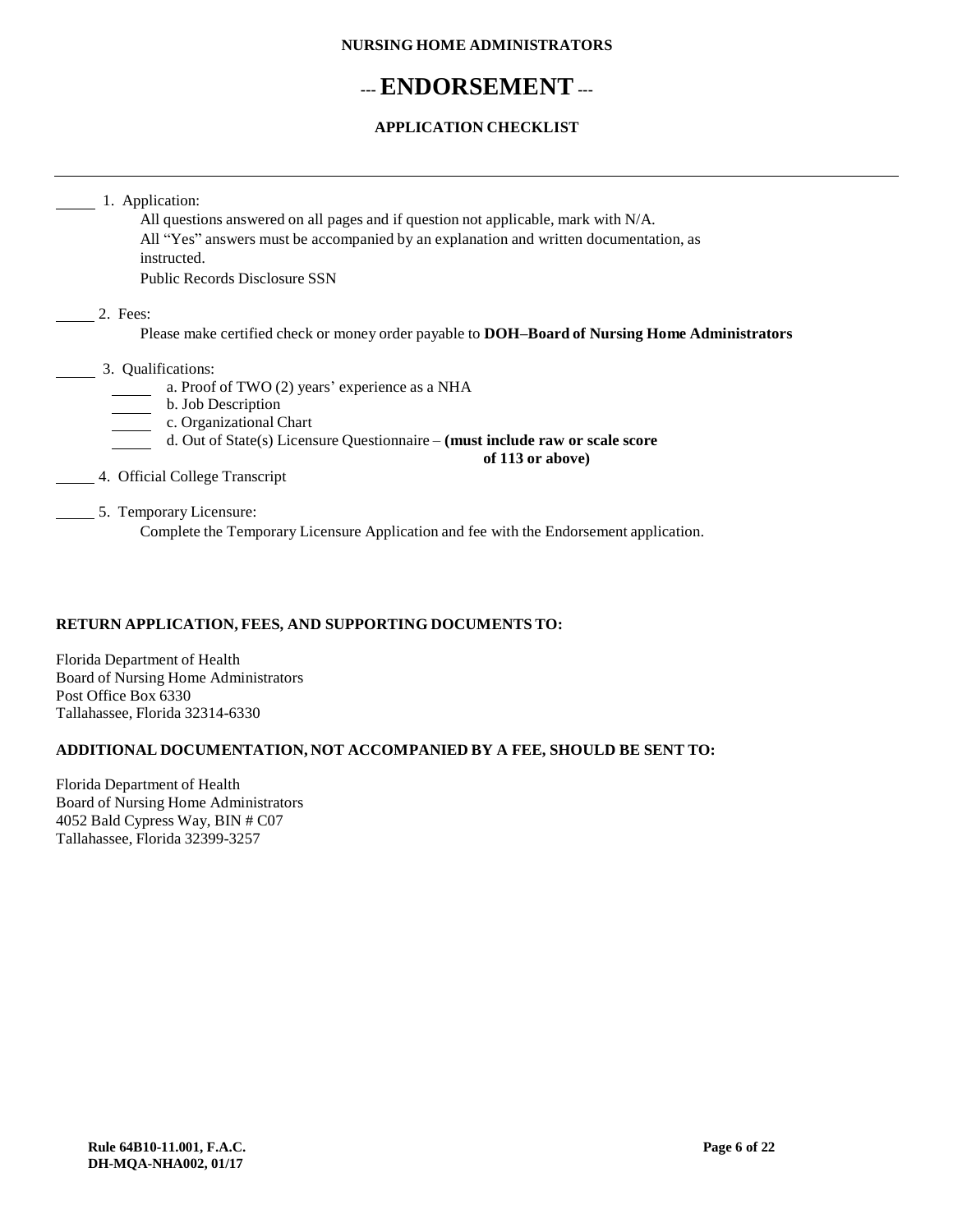# CONFIDENTIAL AND EXEMPT FROM PUBLIC RECORDS **DISCLOSURE**

# **Florida Department of Health Board of Nursing Home Administrators**

This page is exempt from public records disclosure. The Department of Health is required and authorized to collect Social Security Numbers relating to applications for professional licensure pursuant to Title 42 USCA § 666 (a)(13). For all professions regulated under Chapter 456, Florida Statutes, the collection of Social Security Numbers is required by section 456.013 (1)(a), Florida Statutes.

| Name: |      |       |               |
|-------|------|-------|---------------|
|       | Last | First | <b>Middle</b> |
|       |      |       |               |

**Social Security Number:** 

**APPLICANT HISTORY:** (**If you answer YES to the following questions, please provide additional sheets, the relevant dates and circumstances of such treatment and/or addiction along with the names and addresses of the medical practitioners or hospitals who performed such treatment.)**

| 1. In the last five years, have you been enrolled in, required to enter into, or participated in any drug<br>and/or alcohol recovery program or impaired practitioner program for treatment of drug or alcohol<br>abuse that occurred within the past five years? | $\lceil$   YES $\lceil$   NO                  |
|-------------------------------------------------------------------------------------------------------------------------------------------------------------------------------------------------------------------------------------------------------------------|-----------------------------------------------|
| 2. In the last five years, have you been admitted or referred to a hospital, facility or impaired practitioner<br>program for treatment of a diagnosed mental disorder or impairment?                                                                             | $\lceil$   YES     NO                         |
| 3. During the last five years, have you been treated for or had a recurrence of a diagnosed mental<br>disorder or that has impaired your ability to practice within the past five years?                                                                          | YES [ 1 NO                                    |
| 4. During the last five years, have you been treated for or had a recurrence of a diagnosed physical<br>disorder that has impaired your ability to practice?                                                                                                      | $\left\{ \right.$   YES $\left[ \right.$   NO |
| 5. In the last five years, were you admitted or directed into a program for the treatment of a diagnosed<br>substance-related (alcohol/drug) disorder or, if you were previously in such a program, did you suffer<br>a relapse within the last five years?       | $\top$ YES $\top$ I NO                        |
| 6. During the last five years, have you been treated for or had a recurrence of a diagnosed substance-<br>related (alcohol/drug) disorder that has impaired your ability to practice within the last five years?                                                  | YES I INO                                     |

4052 Bald Cypress Way, Bin # C07 Tallahassee, Florida 32399-3257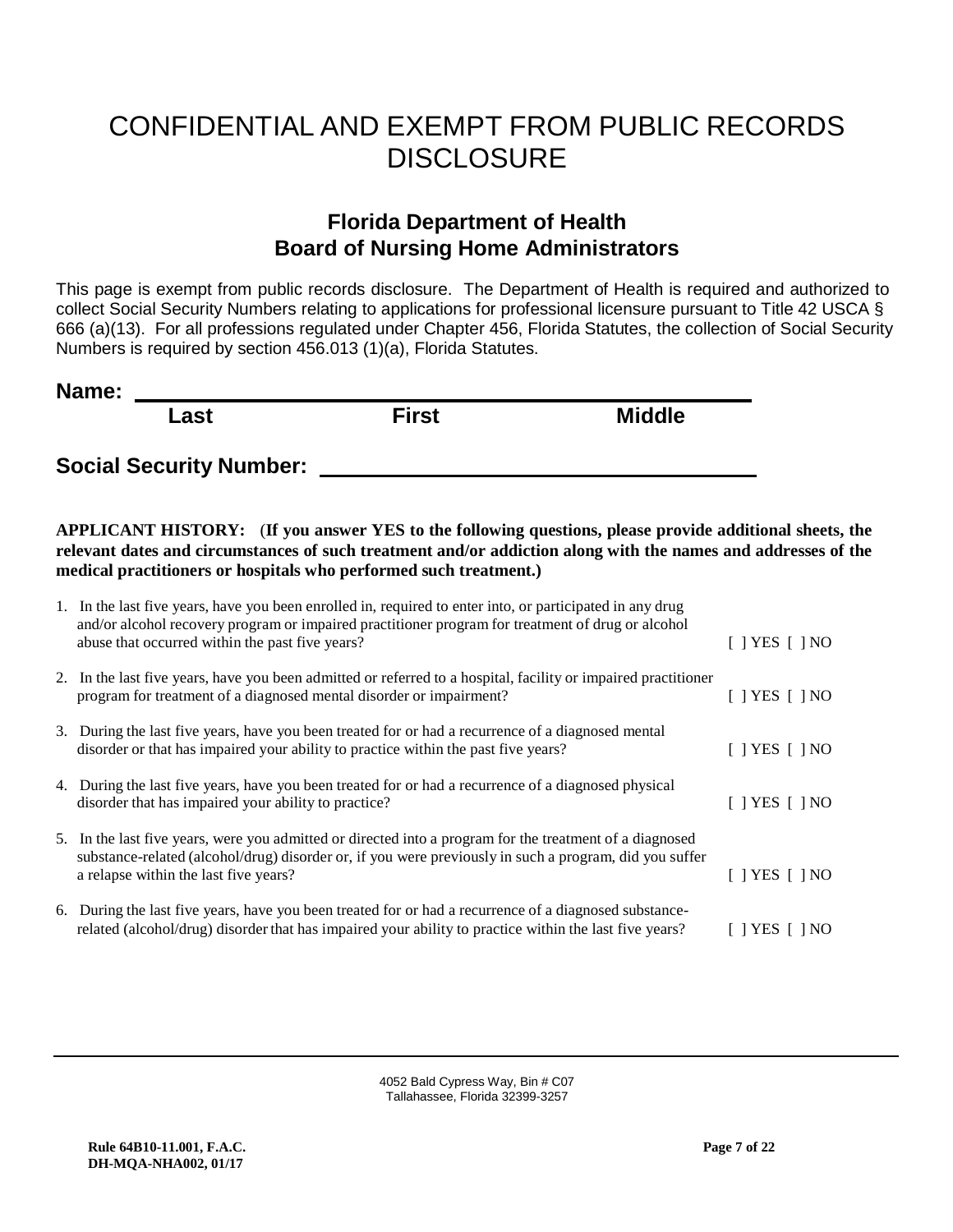#### **APPLICATION FOR NURSING HOME ADMINISTRATORS EXAMINATION & ENDORSEMENT/TEMPORARY**

(Client 801)

#### **READ/DOWNLOAD APPLICATION INSTRUCTIONS FOR IMPORTANT INFORMATION APPLICATION CATEGORY/APPLICABLE FEES:** (TYPE OR PRINT LEGIBLY IN BLACK INK)

| $\lceil$ ] EXAMINATION (1010)                     | <b>TOTAL: \$ 945.00</b>  |
|---------------------------------------------------|--------------------------|
| $\lceil$   ENDORSEMENT (1012)                     | <b>TOTAL: \$ 695.00</b>  |
| [] TEMPORARY LICENSE (additional \$475.00)        | <b>TOTAL: \$1,170.00</b> |
| (if applicable-ONLY with Endorsement Application) |                          |

#### **APPLICANT PROFILE:**

PROFILE DATA: (PLEASE PRINT OR TYPE IN BLACK INK)

| 1. | NAME:                         |                                                                                            |             |        |                                         |                         |
|----|-------------------------------|--------------------------------------------------------------------------------------------|-------------|--------|-----------------------------------------|-------------------------|
|    | (Last)                        |                                                                                            | (First)     |        | (Middle)                                |                         |
|    | known by any other name?      | Have you changed your name through marriage or through action of a court, or have you been |             |        |                                         | $[$   YES $[$   NO      |
|    | If YES, list provide:         |                                                                                            |             |        |                                         |                         |
|    |                               | (Last)                                                                                     | (First)     |        | (Middle)                                |                         |
| 2. | <b>ADDRESS:</b>               |                                                                                            |             |        |                                         |                         |
|    | <b>MAILING ADDRESS:</b><br>a. |                                                                                            |             |        |                                         |                         |
|    |                               | (Street and Number)                                                                        | $(Apt. \#)$ | (City) | (State)                                 | (Zip)                   |
|    | PRIMARY LOCATION:<br>b.       |                                                                                            |             |        |                                         |                         |
|    |                               | (Street and Number)                                                                        | $(Apt. \#)$ | (City) | (State)                                 | (Zip)                   |
|    | <b>TELEPHONE: (</b><br>c.     |                                                                                            |             |        |                                         |                         |
|    |                               | <b>Primary: Area Code/Phone Number</b>                                                     |             |        | <b>Business: Area Code/Phone Number</b> |                         |
|    | <b>EMAIL ADDRESS:</b><br>d.   |                                                                                            |             |        |                                         | (Email Notification: If |

you want to notified of the status of your application by email please check the **"YES"** box and write your email address on the line provided above. If you choose this form of notification you will receive information regarding your application file through email. You will be responsible for checking your email regularly and updating your email address with the board office **MQA.NursingHomeAdmin@flhealth.gov**. Under Florida law, email addresses are public records. If you do not want your e-mail address released in response to a public records request, do not provide an email address or send electronic mail to our office. Instead contact the office by phone or in writing. [ ] YES [ ] NO

#### **3. PERSONAL DATA:**

a. Date of Birth:

(Month/Day/Year)

b. We are required to ask that you furnish the following information as part of your voluntary compliance with Section 2, Uniform Guidelines on Employee Selection Procedure (1978) 43 FR 38296 (August 25, 1978). This information is gathered for statistical and reporting purposes only and does not in any way affect your candidacy for licensure.

RACE: [ ] White [ ] Black [ ] Hispanic [ ] Asian/Pacific Islander [ ] Native American [ ] Other SEX: [ ] Male [ ] Female

c. Would you be willing to provide health services in special needs shelters or to help staff disaster medical assistance teams during times of emergency or major disasters? [ ] YES [ ] NO

 **Rule 64B10-11.001, F.A.C. Page 8 of 22 DH-MQA-NHA002, 01/17**

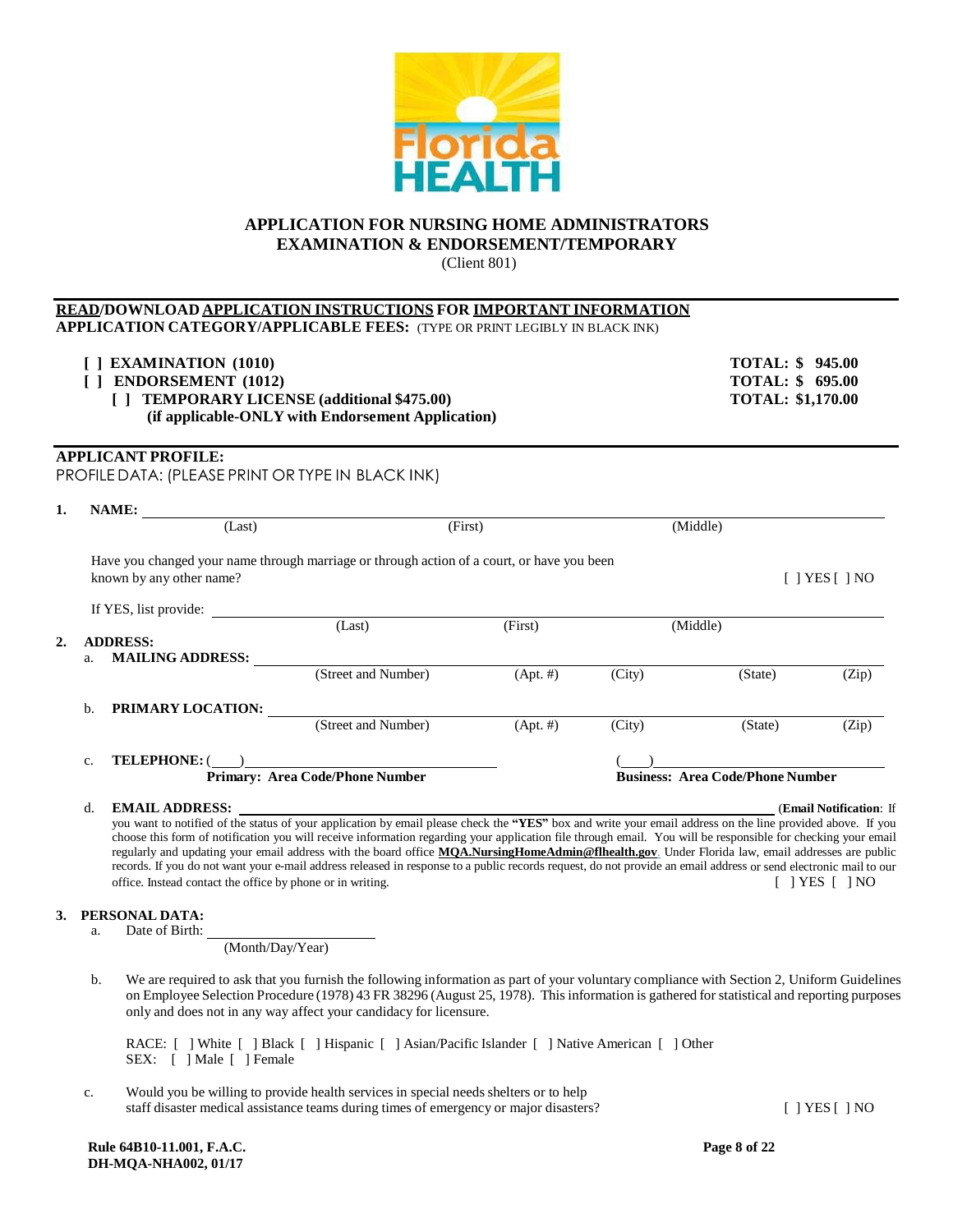#### **NAME:**

#### **EMPLOYMENT:**

**4. PRACTICE/EMPLOYMENT:** List in chronological order from date of graduation to present date, all practice employment, non-employment and/or any unaccounted period of time.

| (Name of Business) | (Full Mailing Address) | (Type of Employment) | (From: MM/DD/YYYY To: MM/DD/YYYY) |
|--------------------|------------------------|----------------------|-----------------------------------|
|                    |                        |                      |                                   |
|                    |                        |                      |                                   |
| (Name of Business) | (Full Mailing Address) | (Type of Employment) | (From: MM/DD/YYYY To: MM/DD/YYYY) |
|                    |                        |                      |                                   |
|                    |                        |                      |                                   |
| (Name of Business) | (Full Mailing Address) | (Type of Employment) | (From: MM/DD/YYYY To: MM/DD/YYYY) |

#### **EDUCATION and TRAINING:**

| 5. UNDERGRADUATE/GRADUATE/PROFESSIONAL EDUCATION: Please provide undergraduate, graduate, and                                      |
|------------------------------------------------------------------------------------------------------------------------------------|
| professional education, listing all schools, colleges and universities attended, whether completed or not, in chronological order. |

| (School Name) | (City/State) | (From: MM/DD/YYYY – To: MM/DD/YYYY) | (Graduation Date) (Degree Awarded) |
|---------------|--------------|-------------------------------------|------------------------------------|
|               |              |                                     |                                    |
|               |              |                                     |                                    |
|               |              |                                     |                                    |
| (School Name) | (City/State) | (From: MM/DD/YYYY - To: MM/DD/YYYY) | (Graduation Date) (Degree Awarded) |
|               |              |                                     |                                    |
|               |              |                                     |                                    |
|               |              |                                     |                                    |
| (School Name) | (City/State) | (From: MM/DD/YYYY – To: MM/DD/YYYY) | (Graduation Date) (Degree Awarded) |

**6. POSTGRADUATETRAINING:** List in chronological order from date of graduation/completion of all professional/postgraduate training (Internship/Residency/Fellowship).

| (Program Name) | (City/State/Country) | (Program Type) | (From: MM/DD/YYYY-To: MM/DD/YYYY)                        | (# of hours completed) |
|----------------|----------------------|----------------|----------------------------------------------------------|------------------------|
|                |                      |                |                                                          |                        |
| (Program Name) | (City/State/Country) | (Program Type) | (From: MM/DD/YYYY-To: MM/DD/YYYY) (# of hours completed) |                        |
|                |                      |                |                                                          |                        |

#### **7. NATIONAL CERTIFICATION EXAMINATION:**

| Did you successfully pass a National Certification Examination in the area of applying for licensure: | $[$   YES $[$   NO |
|-------------------------------------------------------------------------------------------------------|--------------------|
| (If YES, please provide the following:)                                                               |                    |

(Name of National Certification Examination) (Examination Date)

(Name of National Certification Examination) (Examination Date)

#### **8. LICENSURE INFORMATION:** Do you hold or have you ever held a license or certificate or registration to practice Nursing home administration in this state or any other state? [ ] YES [ ] NO

| License Number | State/Country | Original Date Issued | <b>Expiration Date</b> |
|----------------|---------------|----------------------|------------------------|
| License Number | State/Country | Original Date Issued | <b>Expiration Date</b> |
| License Number | State/Country | Original Date Issued | <b>Expiration Date</b> |

**PLEASE NOTE:** Verification of each license must be received directly from the licensing authority, regardless of status of license.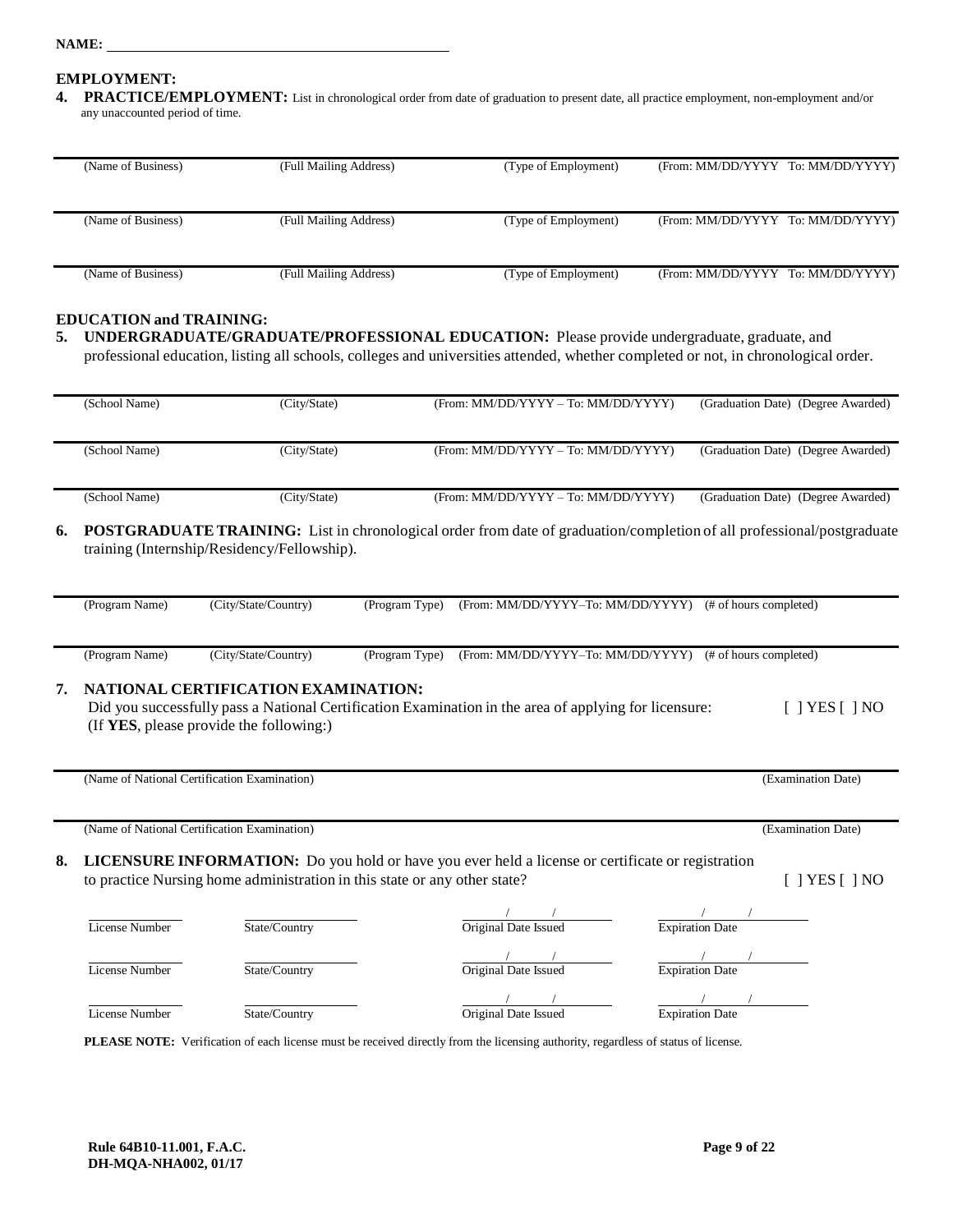#### **ALL AFFIRMATIVE ANSWERS MUST BE EXPLAINED IN DETAIL ON A SEPARATE SHEET. DOCUMENTATION SUBSTANTIATING THE EXPLANATION IS REQUIRED.**

#### **PROCEEDINGS and/or ACTIONS**

#### **9. APPLICANT HISTORY:**

| a. | Have you had <u>any</u> application for a professional license, or any application to<br>practice, denied by any state board or other governmental agency of any state or<br>country?                                                                         | $[$   YES $[$   NO           |
|----|---------------------------------------------------------------------------------------------------------------------------------------------------------------------------------------------------------------------------------------------------------------|------------------------------|
| b. | Have you ever been notified to appear before any licensing agency for a hearing<br>on a complaint of any nature including, but not limited to, a charge or violation<br>of the Nursing Home Administrators practice act, unprofessional or unethical conduct? | $\lceil$   YES $\lceil$   NO |

If **YES**, please complete the following:

| (Name of Agency)                    | (City/State)                                                                 | (Date: MM/DD/YYYY)                                                                                                                                                                                                                                             | (Final Action)      | (Under Appeal? Y/N)          |
|-------------------------------------|------------------------------------------------------------------------------|----------------------------------------------------------------------------------------------------------------------------------------------------------------------------------------------------------------------------------------------------------------|---------------------|------------------------------|
| (Name of Agency)                    | (City/State)                                                                 | (Date: MM/DD/YYYY)                                                                                                                                                                                                                                             | (Final Action)      | (Under Appeal? Y/N)          |
| <b>10. LICENSURE ACTIONS:</b><br>a. |                                                                              | Have you ever had a license disciplined for sexual misconduct or committed any                                                                                                                                                                                 |                     |                              |
|                                     | act in any other state that would constitute sexual misconduct?              |                                                                                                                                                                                                                                                                |                     | $\lceil$   YES $\lceil$   NO |
| b.                                  | Have you ever had any professional license or license to practice revoked,   | suspended, or any other disciplinary action taken in any state or other jurisdiction?                                                                                                                                                                          |                     | $\lceil$   YES $\lceil$   NO |
| $\mathbf{c}$ .                      |                                                                              | Have you been refused a license to practice, or the renewal thereof in any state?                                                                                                                                                                              |                     | $\lceil$   YES $\lceil$   NO |
| <b>11. CRIMINAL INFORMATION:</b>    |                                                                              |                                                                                                                                                                                                                                                                |                     |                              |
|                                     | contest to any crime in any jurisdiction other than a minor traffic offense? | Have you ever been convicted of, or entered a plea of guilty, nolo contendere, or no                                                                                                                                                                           |                     | $\lceil$   YES $\lceil$   NO |
| of this question.                   |                                                                              | If YES, you must include all misdemeanors and felonies, even if adjudication was withheld by the court so that you would not<br>have a record of conviction. Driving under the influence or driving while impaired is not a minor traffic offense for purposes |                     |                              |
| (Offense)                           | (Date: MM/DD/YYYY)                                                           | (Jurisdiction)                                                                                                                                                                                                                                                 | (Final Disposition) | (Under Appeal? Y/N)          |

| 'Offense) | 'Date: MM/DD/<br>$\sim$<br>V<br>the contract of the contract of the contract of<br>. | $\cdots$<br>Jurisdiction)<br>. | $\sim$<br>(Final Disposition)<br>. | Y/N<br>Appeal?<br>∪nder<br><b>LIL'</b> |
|-----------|--------------------------------------------------------------------------------------|--------------------------------|------------------------------------|----------------------------------------|
|           |                                                                                      |                                |                                    |                                        |

**IMPORTANT NOTICE: Applicants for licensure, certification or registration and candidates for examination may be excluded from licensure, certification, or registration if their felony conviction falls into certain timeframes as established in Section 456.0635(2), Florida Statutes. If you answer YES to any of the following questions, please provide a written explanation for each question including the county and state of each termination or conviction, date of each termination or conviction, and copies of supporting documentation to the address below. Supporting documentation includes court dispositions or agency orders where applicable.**

**12.** Have you been convicted of, or entered a plea of guilty or nolo contendere, regardless of adjudication, a felony under Chapter 409, F.S. (relating to social and economic assistance), Chapter 817, F.S. (relating to fraudulent practices), Chapter 893, F.S. (relating to drug abuse prevention and control) or a similar felon offense(s) in another state or jurisdiction? **(If you responded NO, skip to 13)** [ ] YES [ ] NO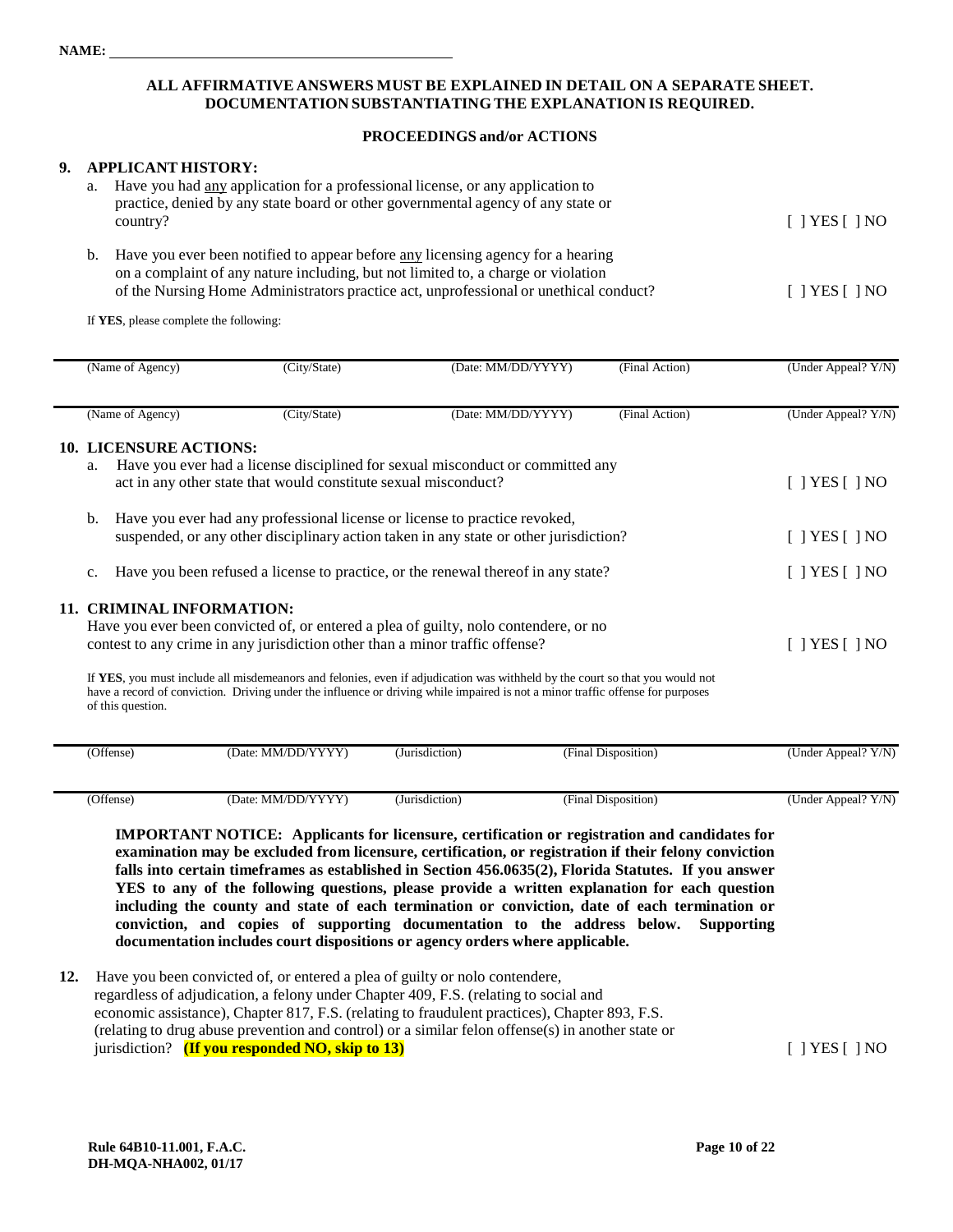**NAME: \_\_\_\_\_\_\_\_\_\_\_\_\_\_\_\_\_\_\_\_\_\_\_\_\_**

| a. | If "yes" to 13, for felonies of the first or second degree, has it been more than 15 years from the date<br>of the plea, sentence and completion of any subsequent probation?                                                                                                                   | $[$ ] YES $[$ ] NO |
|----|-------------------------------------------------------------------------------------------------------------------------------------------------------------------------------------------------------------------------------------------------------------------------------------------------|--------------------|
| b. | If "yes" to 13, for felonies of the third degree, has it been more than 10 years from the date of<br>the plea, sentence and completion of any subsequent probation? (This question does not apply to felonies<br>of the third degree under Section 893.13(6)(a), Florida Statutes).             | $[$ ] YES $[$ ] NO |
| c. | If "yes" to 13, for felonies of the third degree under Section 893.13(6)(a), Florida Statutes, has it been<br>more than 5 years from the date of the plea, sentence and completion of any subsequent probation?                                                                                 | $[$ ] YES $[$ ] NO |
| a. | If "yes" to 13, have you successfully completed a drug court program that resulted in the plea for the<br>felony offense being withdrawn or the charges dismissed?<br>(If "yes", please provide supporting documentation)                                                                       | $[$ ] YES $[$ ] NO |
|    | 13. Have you been convicted of, or entered a plea of guilty or nolo contendere to, regardless of<br>adjudication, to a felony under 21 U.S.C. ss. 801-970 (relating to controlled substances) or 42 U.S.C.<br>ss. 1395-1396 (relating to public health, welfare, Medicare and Medicaid issues)? | $[$ ] YES $[$ ] NO |
| a. | If "yes" to 13, has it been more than 15 years before the date of application since the sentence and any<br>subsequent period of probation of such conviction or plea ended?                                                                                                                    | $[$ ] YES $[$ ] NO |
|    | 14. Have you ever been terminated for cause from the Florida Medicaid Program pursuant to Section<br>409.913, Florida Statutes? (If "No", do not answer 14a.)                                                                                                                                   | $[$   YES $[$   NO |
| a. | If you have been terminated but reinstated, have you been in good standing with the Florida<br>Medicaid Program for the most recent five years?                                                                                                                                                 | $[$   YES $[$   NO |
|    | 15. Have you ever been terminated for cause, pursuant to the appeals procedures established by the state,<br>from any other state Medicaid program? (If "No", do not answer 15a or 15b.)                                                                                                        | $[ ]$ YES $[ ]$ NO |
| a. | Have you been in good standing with a state Medicaid program for the most recent five years?                                                                                                                                                                                                    | $[$ ] YES $[$ ] NO |
| b. | Did the termination occur at least 20 years before to the date of this application?                                                                                                                                                                                                             | $[$   YES $[$   NO |
|    | 16. Are you currently listed on the United States Department of Health and Human Services Office<br>of Inspector General's List of Excluded Individuals and Entities?                                                                                                                           | $[$ ] YES $[$ ] NO |

I, the undersigned, state that I am the person referred to in this application for licensure in the State of Florida.

I state that these statements are true and correct and recognize that providing false information may result in disciplinary action against my license or criminal penalties pursuant to Sections 456.067, 456.072, 468.1745, and 468.1755, Florida Statutes.

I hereby authorize all hospitals, institutions or organizations, my references, personal physicians, employers (past and present), and all governmental agencies and instruments (local, state, federal or foreign) to release to the Department of Health, any information, files and/or records requested by the Department in connection with the processing of this application. I further authorize the Department to release to the organization, individuals, and groups listed above, any information which is material to my application.

I understand that Florida law requires me, as an applicant for licensure, to supplement my application after it has been submitted if and when any material change in circumstances or conditions occur which might affect the Board of Nursing Home Administrators decision concerning my eligibility for licensure. (Section 456.013, Florida Statutes) Failure to do so may result in action by the Board including denial of licensure.

I further state that I have carefully read the questions in the foregoing application and have answered them completely without reservations of any kind and I declare that my answers and all statements made by me herein are true and correct. Should I furnish any false information in this application, I understand that such action shall constitute cause for denial, suspension, or revocation of any license to practice in the State of Florida in the profession for which I am applying.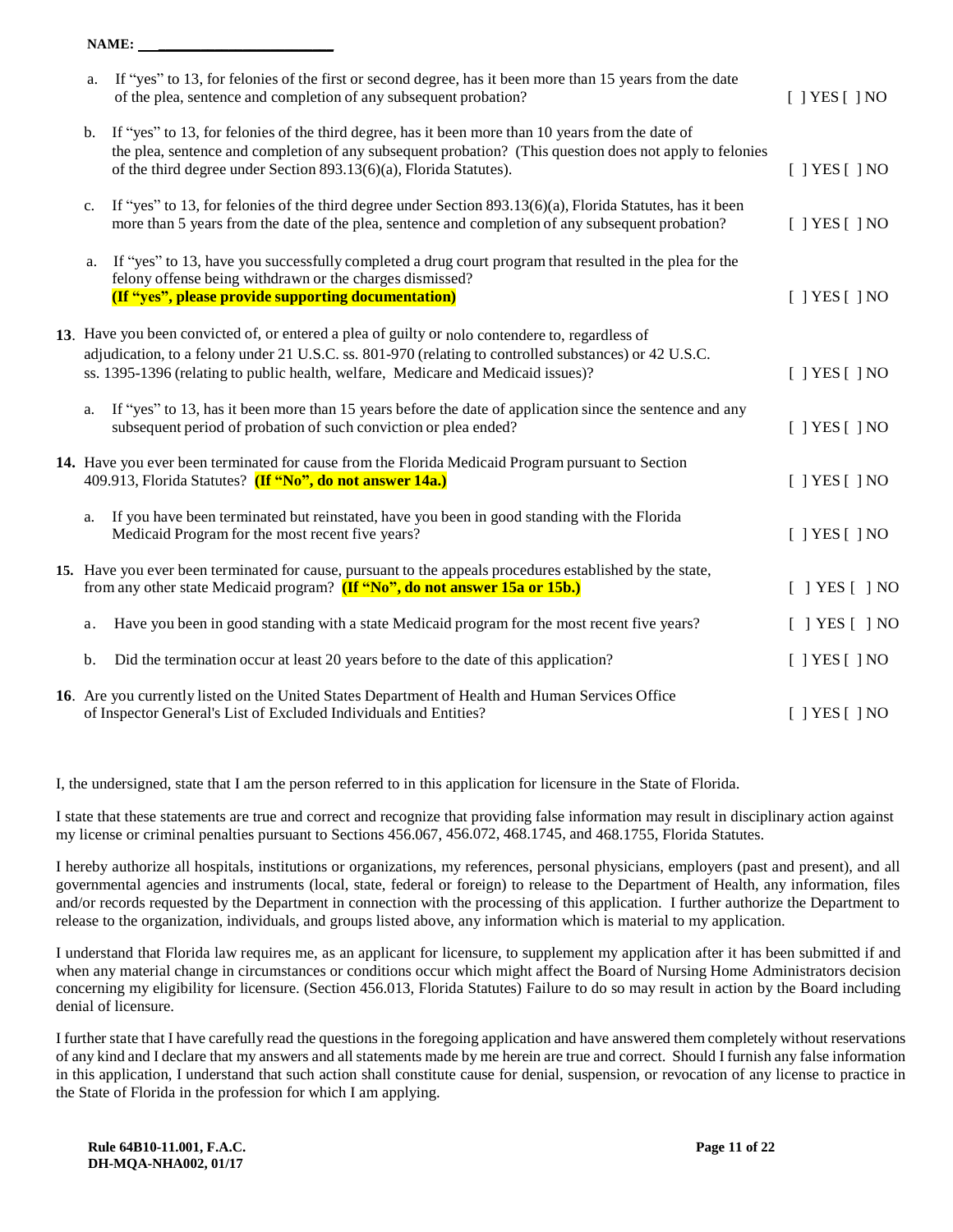I also state that I will comply with all requirements for licensure renewal in effect at the time of license renewal, including submission of appropriate renewal fees and completion of required continuing education credits.

As a reminder to all applicants, please understand that Section 456.013(1)(a), Florida Statutes, provides that an incomplete application shall expire one year after initial filing with the Department.

APPLICANT SIGNATURE: DATE: DATE: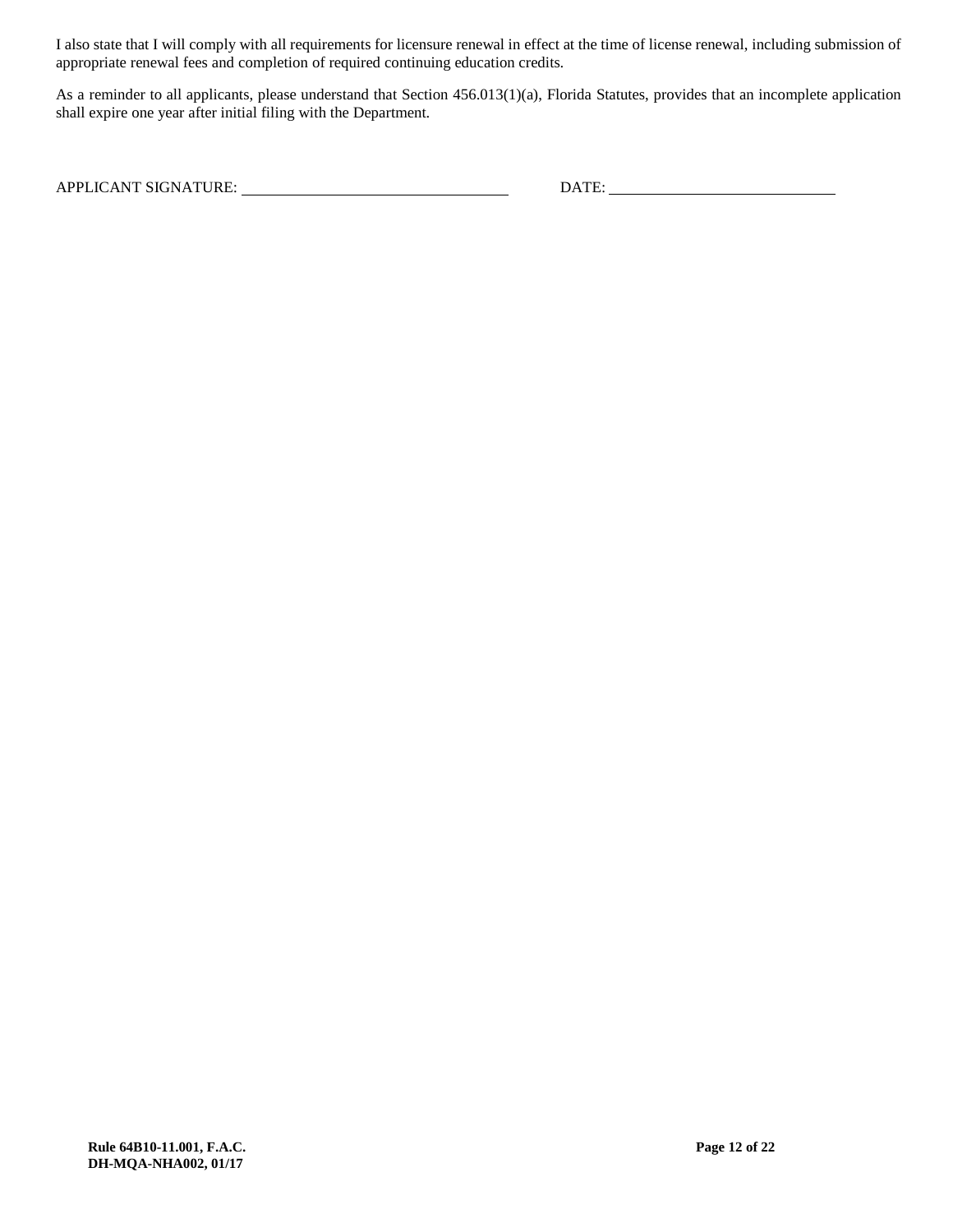

#### **LICENSE VERIFICATION**

#### **INSTRUCTIONS TO THE APPLICANT:**

1. Complete the information in Part I only.

2. This form must be returned by the state Board or agency which issued your license.

#### **PART I: TO BE COMPLETEDBY APPLICANT: (PRINT or TYPE)**

| Name:    |          |                                |                   |                   |
|----------|----------|--------------------------------|-------------------|-------------------|
|          | (Last)   |                                | (First)           | (Middle)          |
| Address: |          |                                |                   |                   |
|          | (Street) | (City)                         | (State)           | (Zip/Postal Code) |
| DOB:     |          | License No.: _________________ | Title of License: |                   |

#### **PART II: TO BE COMPLETED BY THE STATE BOARD OFFICE: (PRINT or TYPE)**

The individual listed above has applied for licensure in Florida as a Nursing Home Administrator. Before further consideration is given to this application, we require the information requested on this form. The Board may submit your standard verification form in lieu of completing this form, as long as you indicate whether or not discipline has been taken against the license, and affix the Board seal. **Please return the requested information to: Florida Board of Nursing Home Administrators, 4052 Bald Cypress Way, Bin #C07, Tallahassee, Florida 32399-3257**

| Licensee Name:               | (Last)                                                                                                  |       | (First) | (Middle)                                                                                                                               |
|------------------------------|---------------------------------------------------------------------------------------------------------|-------|---------|----------------------------------------------------------------------------------------------------------------------------------------|
|                              |                                                                                                         |       |         |                                                                                                                                        |
|                              | THIS LICENSE IS CURRENTLY:<br>[ ] Active [ ] Inactive [ ] Temporary [ ] Other (Explain)                 |       |         |                                                                                                                                        |
|                              | THIS LICENSE WAS OBTAINED BY:<br>[ ] Examination [ ] Grandfathering [ ] Reciprocity/Endorsement         |       |         |                                                                                                                                        |
|                              | <b>ACTION TAKEN AGAINST LICENSE:</b><br>[ ] No Disciplinary Action Taken [ ] Disciplinary Action Taken* |       |         |                                                                                                                                        |
|                              |                                                                                                         |       |         | <b>Please Affix Board Seal</b>                                                                                                         |
| Print Name (Completing form) |                                                                                                         | Title |         |                                                                                                                                        |
| Signature                    | directly to the Florida Board of Nursing Home Administrators.                                           |       |         | If disciplinary action has been taken against this licensee, please provide copies of documentation regarding any disciplinary actions |
|                              | Did this applicant take a written examination for licensure? [ ] Yes [ ] No [ ] NAB [ ] PES [ ] Other   |       |         |                                                                                                                                        |
| a.                           |                                                                                                         |       |         |                                                                                                                                        |
| b.                           |                                                                                                         |       |         |                                                                                                                                        |
|                              | Rule 64B10-11.001, F.A.C.                                                                               |       |         | Page 13 of 22                                                                                                                          |

 **DH-MQA-NHA002, 01/17**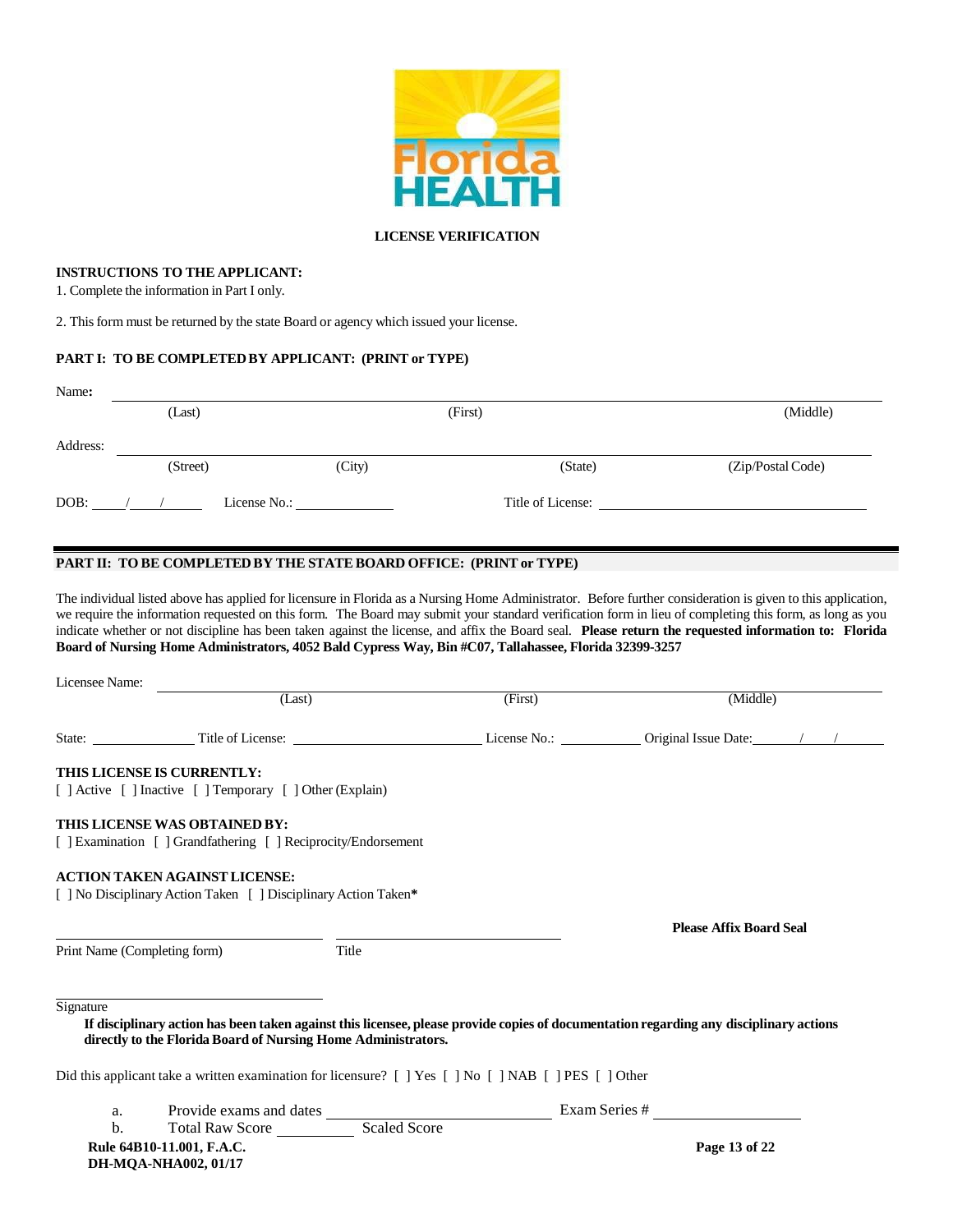### **CANDIDATE REQUEST FOR SPECIAL EXAMINATION ACCOMMODATIONS**

If you have a disability covered by the Americans with Disabilities Act, please **submit to Professional Examination Service**, this **completed form and attach supporting documentation of your disability and need for accommodators**so your accommodations for testing can be processed efficiently. The information you provide and any documentation regarding your disability and your need for accommodation in testing will be treated with strict confidentiality.

#### **Applicant Information:**

| Last Name        | First Name | Middle Name |  |
|------------------|------------|-------------|--|
|                  |            |             |  |
| Address (line 1) |            |             |  |
|                  |            |             |  |
| Address (line 2) |            |             |  |
|                  |            |             |  |
| City             | State      | Zip Code    |  |
|                  |            |             |  |

Jurisdiction in which you have applied for licensure

**Special Accommodations -** I request special accommodations for the administration of the (Please check each examination that applies to you.)

❏ Nursing Home Administrators Licensing Exam (NHA) ❏ State-Based Laws & Regulations Exam (NSBL)

Please provide (check all that apply):

| Accessible testing site                       |
|-----------------------------------------------|
| Special seating                               |
| Large print test (specify point size)         |
| Reader                                        |
| Circle answers in test booklet                |
| Extended testing time (time and a half)       |
| Separate testing area                         |
| Other special accommodations (please specify) |
|                                               |

#### **Send original documents to: Send copies to:**

Attention: NAB Program Director (644) making application for licensure 475 Riverside Drive, 6th Floor New York, NY 10115-0089

Professional Examination Service State Board/Agency in which you are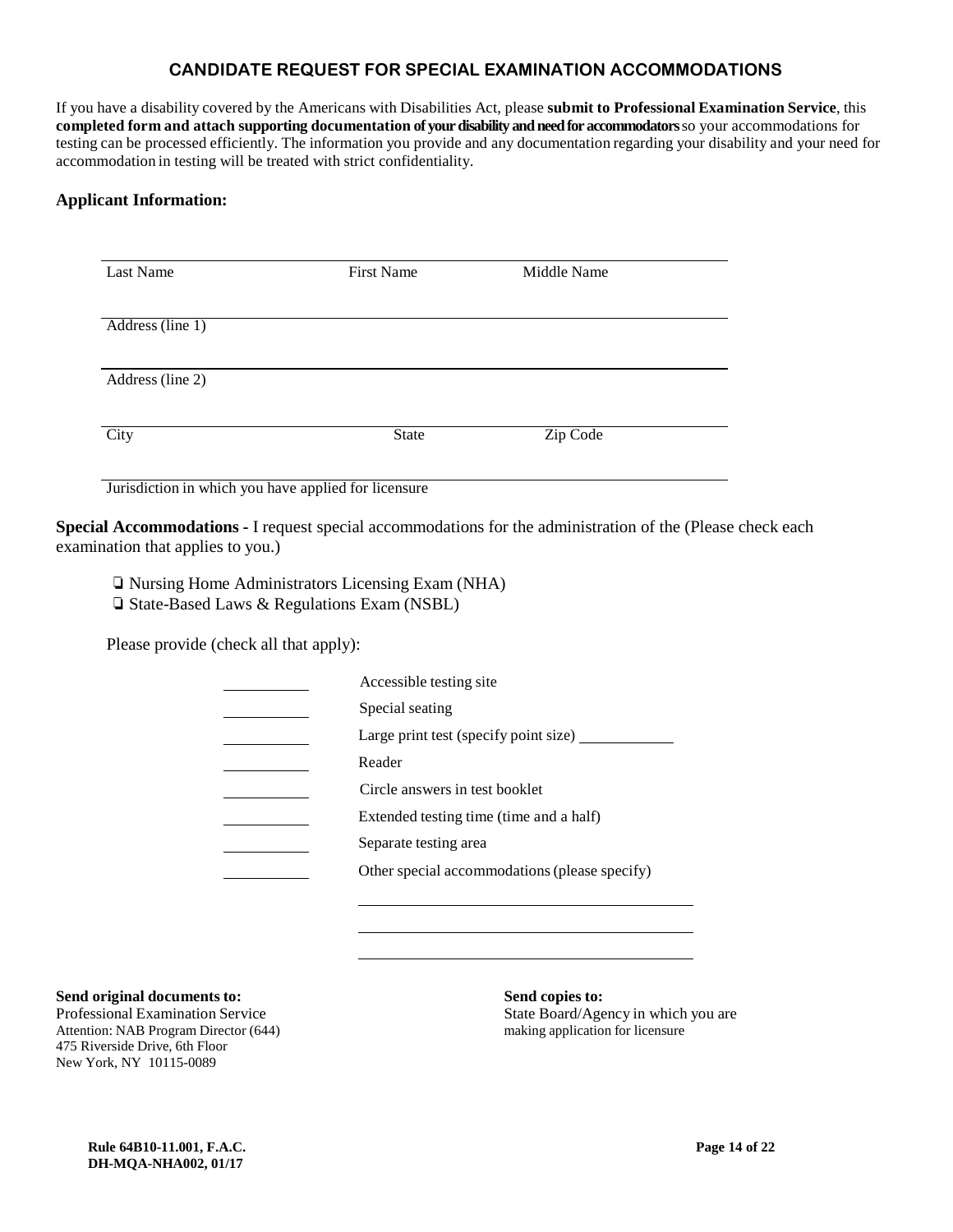# **THE FOLLOWING PAGES NEED TO BE INCLUDED WITH THE**

# **EXAMINATION APPLICATION**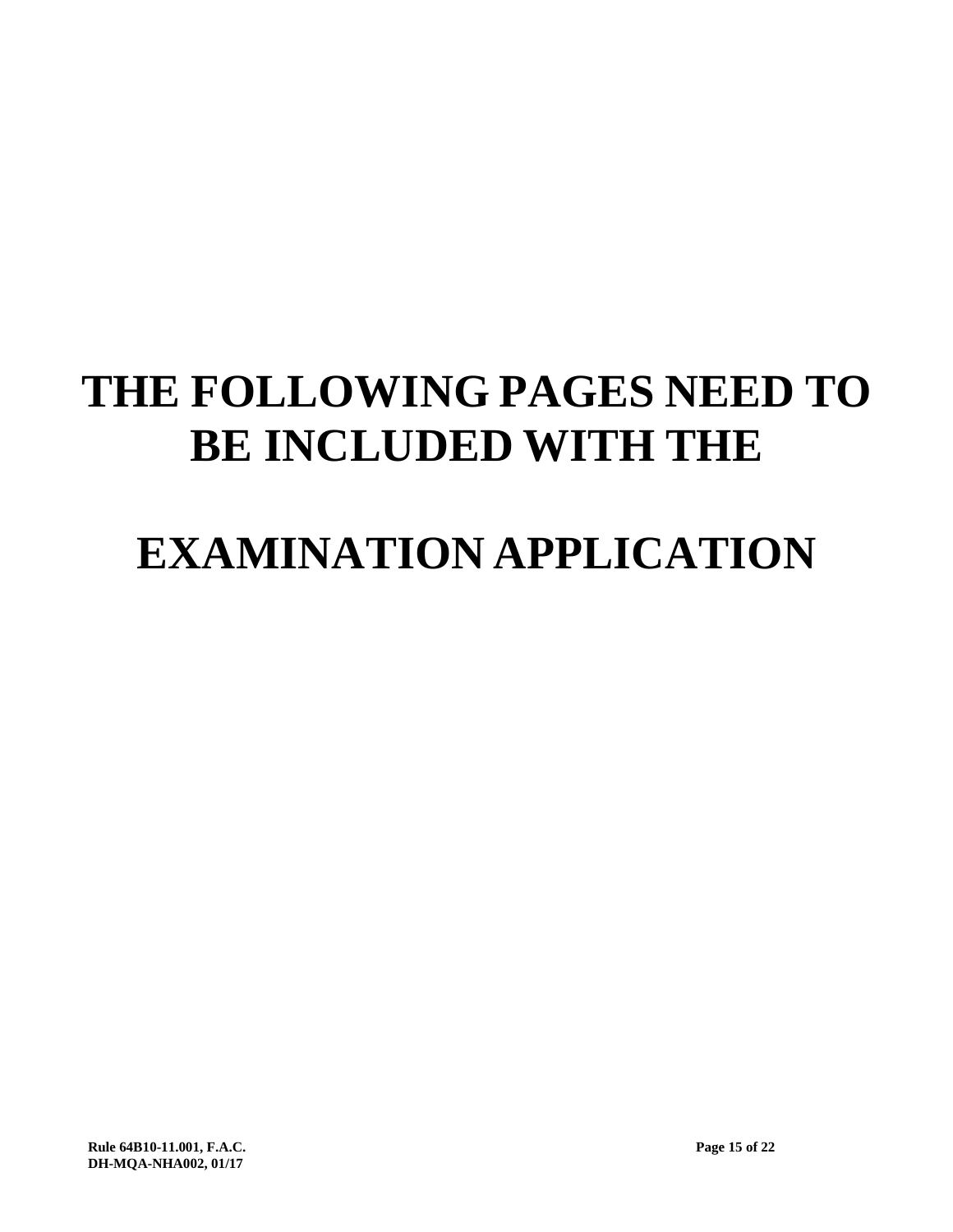

# **CERTIFICATE OF INTERNSHIP/A.I.T.TRAINING PRECEPTOR'S STATEMENT**

TO: Florida Board of Nursing Home Administrators

FROM:

(Applicant/Trainee Name)

#### **PLEASE PRINT or TYPE the following information:**

I state that under my preceptorship, the administrator in training received training in all aspects of nursing home management and operation, including training in the domains of practice (Chapter 64B10-16, Florida Administrative Code), with required time in each domain as indicated.

| Address:                   |                                                                                                                                                                                                                                       |                                        |                                                                                                                                                       |                                                                                           |          |
|----------------------------|---------------------------------------------------------------------------------------------------------------------------------------------------------------------------------------------------------------------------------------|----------------------------------------|-------------------------------------------------------------------------------------------------------------------------------------------------------|-------------------------------------------------------------------------------------------|----------|
|                            | (Street and Number)                                                                                                                                                                                                                   | $(Apt. \#)$                            | $\overline{(City)}$                                                                                                                                   | (State)                                                                                   | (Zip)    |
|                            | Please select: [ ] Internship or [ ] A.I.T.                                                                                                                                                                                           |                                        |                                                                                                                                                       |                                                                                           |          |
|                            |                                                                                                                                                                                                                                       |                                        | Dates: $\underline{\hspace{1cm}}$ Month/Date/Year $\underline{\hspace{1cm}}$ to $\underline{\hspace{1cm}}$ Month/Date/Year $\underline{\hspace{1cm}}$ | Weeks/Hours:                                                                              |          |
| Internship/A.I.T. Program. | During this training period, the administrator in training has not performed in a dual capacity and was singularly involved in the                                                                                                    |                                        |                                                                                                                                                       |                                                                                           |          |
|                            |                                                                                                                                                                                                                                       |                                        |                                                                                                                                                       |                                                                                           |          |
|                            |                                                                                                                                                                                                                                       |                                        |                                                                                                                                                       |                                                                                           |          |
|                            |                                                                                                                                                                                                                                       | Name of Approved College or University |                                                                                                                                                       |                                                                                           |          |
|                            |                                                                                                                                                                                                                                       |                                        |                                                                                                                                                       | the control of the control of the control of the control of the control of the control of |          |
|                            | A.I.T.: Names of Florida Board Monitor                                                                                                                                                                                                |                                        |                                                                                                                                                       |                                                                                           |          |
|                            | Please list actual percent of total hours listed above: (Total will equal 100%)                                                                                                                                                       |                                        |                                                                                                                                                       |                                                                                           | Actual % |
| 1.                         | Resident Care: Nursing; Food; Social & Recreational Services; Volunteers; Pharmacy<br>Rehabilitation; Physicians' Services and Medical Records total time devoted to this area<br>should be 20% minimum.                              |                                        |                                                                                                                                                       |                                                                                           |          |
| 2.                         | Personnel: Recruitment; Interviews; Employee Selection; Training; Personnel Policies;<br>Health and Safety should be 15% minimum.                                                                                                     |                                        |                                                                                                                                                       |                                                                                           |          |
| 3.                         | Finance: Accounting; Budgeting; Financial Planning & Asset Management should be<br>15% minimum.                                                                                                                                       |                                        |                                                                                                                                                       |                                                                                           |          |
| 4.                         | Marketing: Public Relations Activities & Marketing Programs should be 5% minimum.                                                                                                                                                     |                                        |                                                                                                                                                       |                                                                                           |          |
| 5.                         | <b>Physical Resource Management:</b> Safety Procedures; Fire & Disaster Planning; Building<br>and Environment Maintenance should be 10% minimum.<br>Laws, Regulatory Codes and Governing Boards: Federal, State and Local laws; Rules |                                        |                                                                                                                                                       |                                                                                           |          |

aluation of Internship/A.I.T.: [ ] Superior, [ ] Satisfactory, [ ] Unsatisfactory

Signature of Preceptor: Date: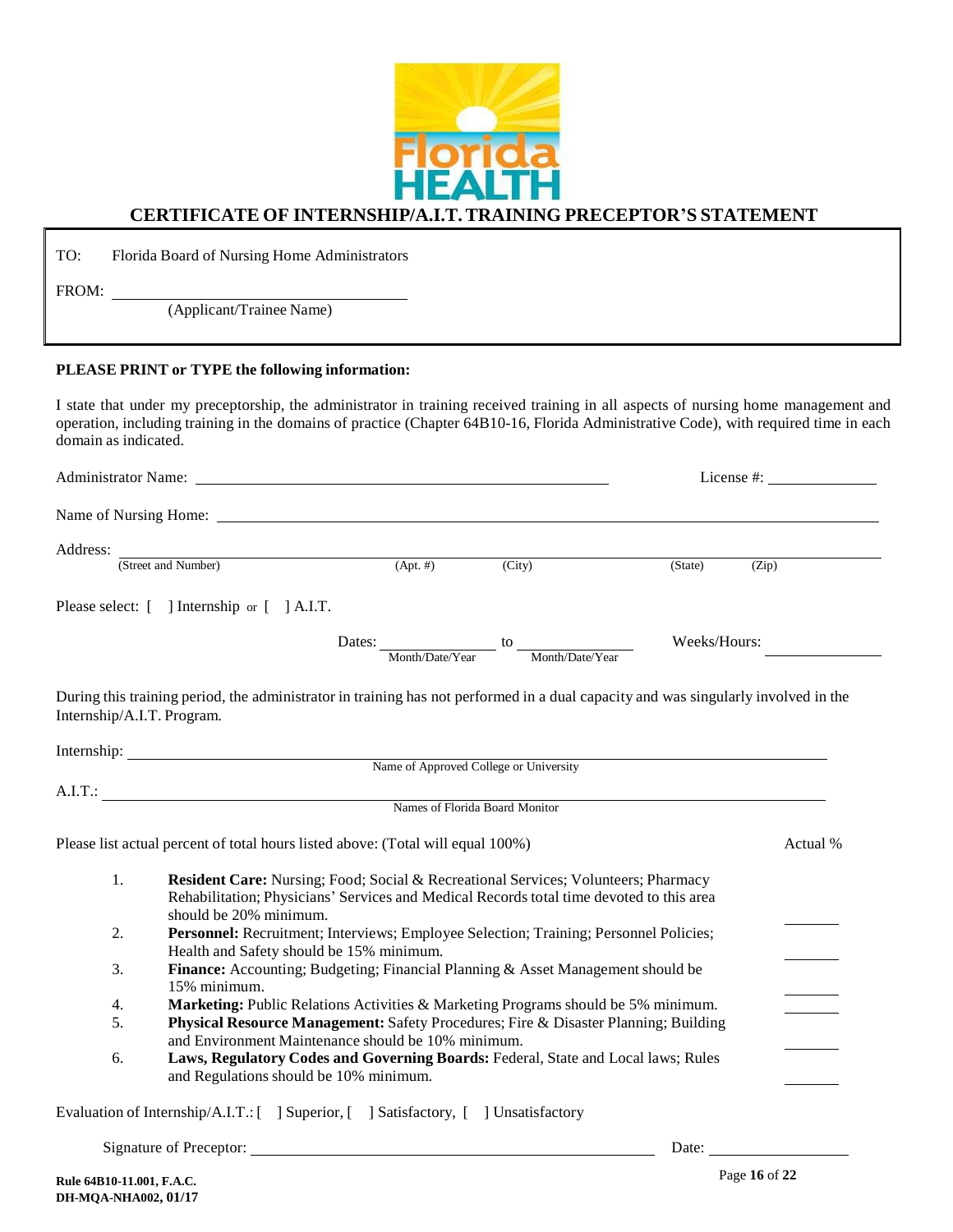

| Name:            |                                                                          |                                      |                     |                 |                                                                                                                                                                                                                                           |  |
|------------------|--------------------------------------------------------------------------|--------------------------------------|---------------------|-----------------|-------------------------------------------------------------------------------------------------------------------------------------------------------------------------------------------------------------------------------------------|--|
|                  | (Last)                                                                   |                                      | (First)             |                 | (Middle)                                                                                                                                                                                                                                  |  |
|                  |                                                                          |                                      |                     |                 |                                                                                                                                                                                                                                           |  |
|                  | (Street)                                                                 | (City)                               |                     | (State)         | (Zip/Postal Code)                                                                                                                                                                                                                         |  |
|                  |                                                                          |                                      |                     |                 |                                                                                                                                                                                                                                           |  |
|                  | <b>Please PRINT or TYPE:</b>                                             |                                      |                     |                 |                                                                                                                                                                                                                                           |  |
| to this office.) |                                                                          |                                      |                     |                 | Verification of Education: (A final official transcript must be sent directly from the educational institution/college                                                                                                                    |  |
|                  | Baccalaureate: (Health Care Administration)<br>[ ] Baccalaureate (other) |                                      |                     |                 |                                                                                                                                                                                                                                           |  |
|                  |                                                                          |                                      |                     |                 |                                                                                                                                                                                                                                           |  |
|                  |                                                                          |                                      |                     |                 |                                                                                                                                                                                                                                           |  |
|                  |                                                                          | Address: <u>(Street and Number</u> ) | $\overline{(City)}$ | (State)         | (Zip)                                                                                                                                                                                                                                     |  |
|                  |                                                                          |                                      |                     |                 | Date of Graduation: <u>New York: Accredited</u> by: <u>New York: New York: New York: New York: New York: New York: New York: New York: New York: New York: New York: New York: New York: New York: New York: New York: New York: New </u> |  |
|                  |                                                                          |                                      |                     |                 |                                                                                                                                                                                                                                           |  |
|                  |                                                                          |                                      |                     |                 | Administrator In Training: (Board approved as prescribed by Chapter 64B10-16, Florida Administrative Code.)                                                                                                                               |  |
| Please select:   | [ ] 1,000 Hours or [ ] 2,000 Hours                                       |                                      |                     |                 |                                                                                                                                                                                                                                           |  |
|                  |                                                                          | Board Monitor's Name:                |                     |                 | Number of Hours:                                                                                                                                                                                                                          |  |
|                  |                                                                          |                                      |                     |                 |                                                                                                                                                                                                                                           |  |
|                  |                                                                          |                                      |                     |                 | Number of Beds:                                                                                                                                                                                                                           |  |
|                  |                                                                          |                                      |                     |                 |                                                                                                                                                                                                                                           |  |
| Address:         | (Street and Number)                                                      | $\overline{(City)}$                  |                     | (State)         | (Zip)                                                                                                                                                                                                                                     |  |
|                  |                                                                          |                                      |                     | License Number: |                                                                                                                                                                                                                                           |  |
|                  |                                                                          |                                      |                     |                 |                                                                                                                                                                                                                                           |  |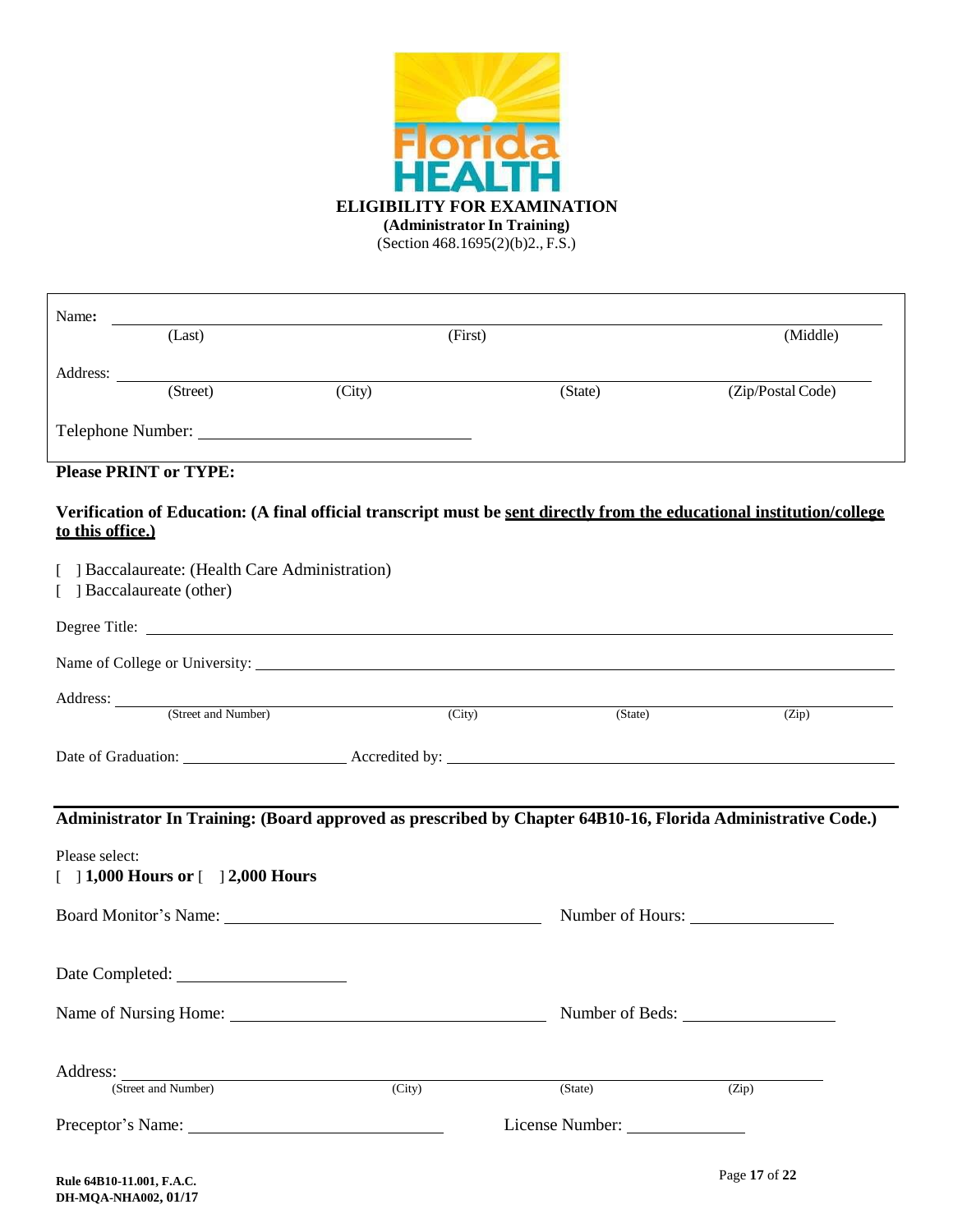

# **ELIGIBILITY FOR EXAMINATION**

#### **(Internship)**

(Section  $\frac{468.1695(2)}{a}$ )., F.S.

| Name:<br>(Last)                          |                                                                                                                                | (First)             |         | (Middle)                                                                                                                                                                                                                                              |
|------------------------------------------|--------------------------------------------------------------------------------------------------------------------------------|---------------------|---------|-------------------------------------------------------------------------------------------------------------------------------------------------------------------------------------------------------------------------------------------------------|
|                                          |                                                                                                                                |                     |         |                                                                                                                                                                                                                                                       |
| Address:<br>$\overline{\text{(Street)}}$ | (City)                                                                                                                         |                     | (State) | (Zip/Postal Code)                                                                                                                                                                                                                                     |
|                                          |                                                                                                                                |                     |         |                                                                                                                                                                                                                                                       |
| <b>Please PRINT or TYPE:</b>             |                                                                                                                                |                     |         |                                                                                                                                                                                                                                                       |
| office.)                                 | Verification of Education: (A final official transcript must be sent directly from the educational institution/college to this |                     |         |                                                                                                                                                                                                                                                       |
| [ ] Baccalaureate (other)                | Baccalaureate: (Health Care Administration)                                                                                    |                     |         |                                                                                                                                                                                                                                                       |
|                                          |                                                                                                                                |                     |         |                                                                                                                                                                                                                                                       |
|                                          | Name of College or University:                                                                                                 |                     |         |                                                                                                                                                                                                                                                       |
|                                          | Address: (Street and Number) (City)                                                                                            |                     | (State) | (Zip)                                                                                                                                                                                                                                                 |
|                                          |                                                                                                                                |                     |         |                                                                                                                                                                                                                                                       |
| program.)                                | the information provided below for each Nursing Home. Attach verification from preceptor documenting completion of             |                     |         | Internship Program: (If more than one nursing home was needed for completion of program, attach additional page(s) with<br>Internship/A.I.T. Program and statement from the College or University as to the number of credit hours for the internship |
|                                          |                                                                                                                                |                     |         |                                                                                                                                                                                                                                                       |
|                                          | Address: <u>(Street and Number)</u>                                                                                            | (City)              | (State) | (Zip)                                                                                                                                                                                                                                                 |
|                                          | Number of Hours:                                                                                                               |                     |         |                                                                                                                                                                                                                                                       |
|                                          | Name of Nursing Home:                                                                                                          |                     |         | Number of Beds:                                                                                                                                                                                                                                       |
|                                          | Address: <u>(Street and Number)</u>                                                                                            | $\overline{(City)}$ | (State) | (Zip)                                                                                                                                                                                                                                                 |
|                                          |                                                                                                                                |                     |         | License Number:                                                                                                                                                                                                                                       |
|                                          |                                                                                                                                |                     |         | Page 18 of 22                                                                                                                                                                                                                                         |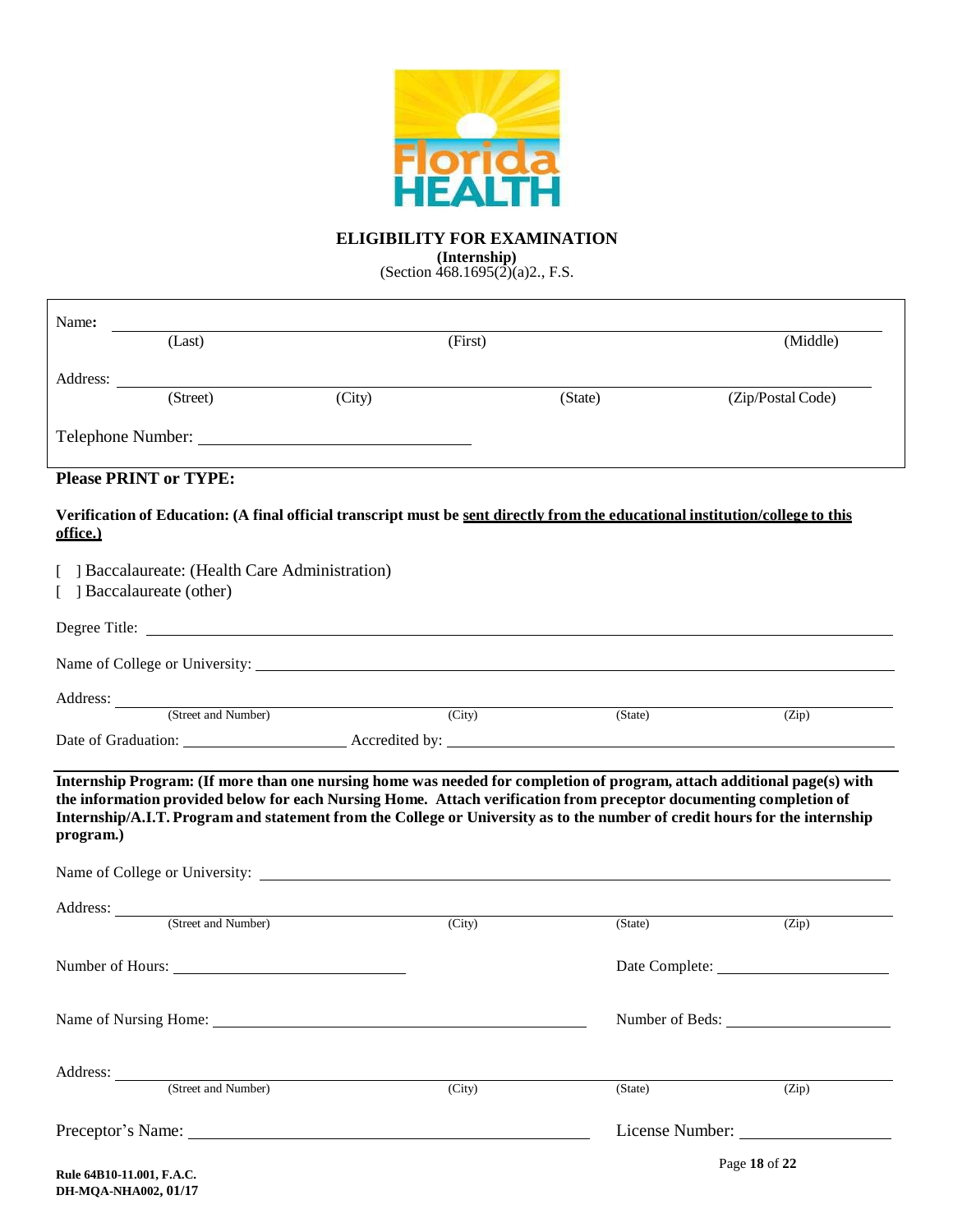



# **ELIGIBILITY FOR EXAMINATION**

**(One Year Practical Experience)** (Section 468.1695(2)(b)2.b., F.S.)

| Name:             |          |        |         |         |                   |  |
|-------------------|----------|--------|---------|---------|-------------------|--|
|                   | (Last)   |        | (First) |         | (Middle)          |  |
| Address:          |          |        |         |         |                   |  |
|                   | (Street) | (City) |         | (State) | (Zip/Postal Code) |  |
| Telephone Number: |          |        |         |         |                   |  |

## **Please PRINT or TYPE:**

## **Verification of Education: (A final official transcript must be sent directly from the educational institution/college to this office.)**

| Baccalaureate: (Health Care Administration)<br>] Baccalaureate (other)                                                      |                 |                                           |         |       |
|-----------------------------------------------------------------------------------------------------------------------------|-----------------|-------------------------------------------|---------|-------|
|                                                                                                                             |                 |                                           |         |       |
|                                                                                                                             |                 |                                           |         |       |
| Address: <u>New York: Address:</u> New York: 1997                                                                           |                 |                                           |         |       |
| (Street and Number)                                                                                                         | (City)          |                                           | (State) | (Zip) |
| Date of Graduation: <u>Accredited</u> by: <u>Accredited by:</u> Accredited by: 1999                                         |                 |                                           |         |       |
| verifying your responsibilities and experience with specific dates to document 1 year of experience.)<br>Title of Position: |                 |                                           |         |       |
|                                                                                                                             | Number of Beds: |                                           |         |       |
| Address: <u>City</u> (Street and Number) (City)                                                                             |                 | (State)                                   | (Zip)   |       |
| Telephone Number:                                                                                                           |                 | Dates: Month/Date/Year to Month/Date/Year |         |       |
|                                                                                                                             |                 |                                           |         |       |

**Rule 64B10-11.001, F.A.C. DH-MQA-NHA002, 01/17** Page **19** of **22**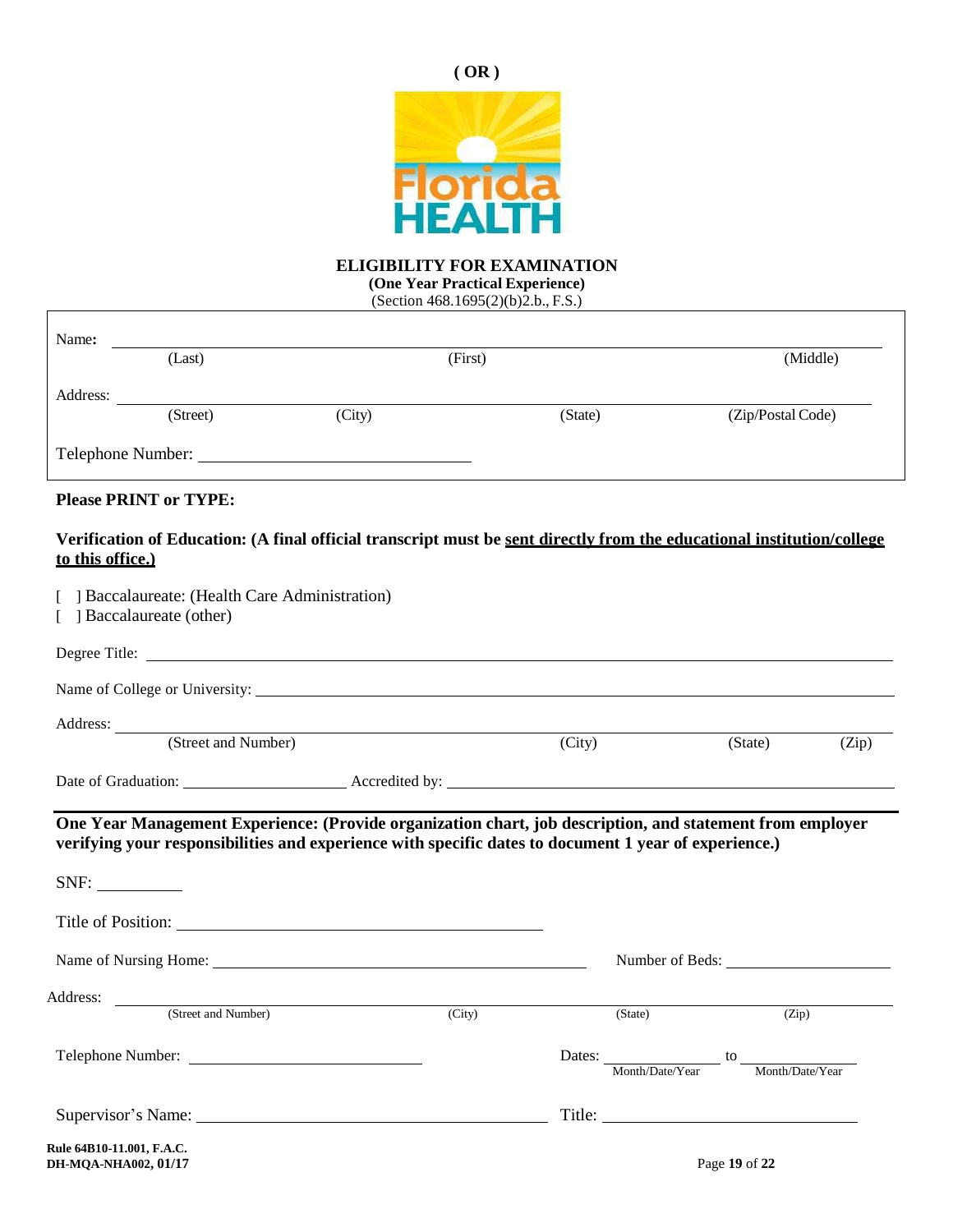# **THE FOLLOWING PAGES NEED TO BE INCLUDED WITH THE**

# **ENDORSEMENT/TEMPORARY APPLICATION**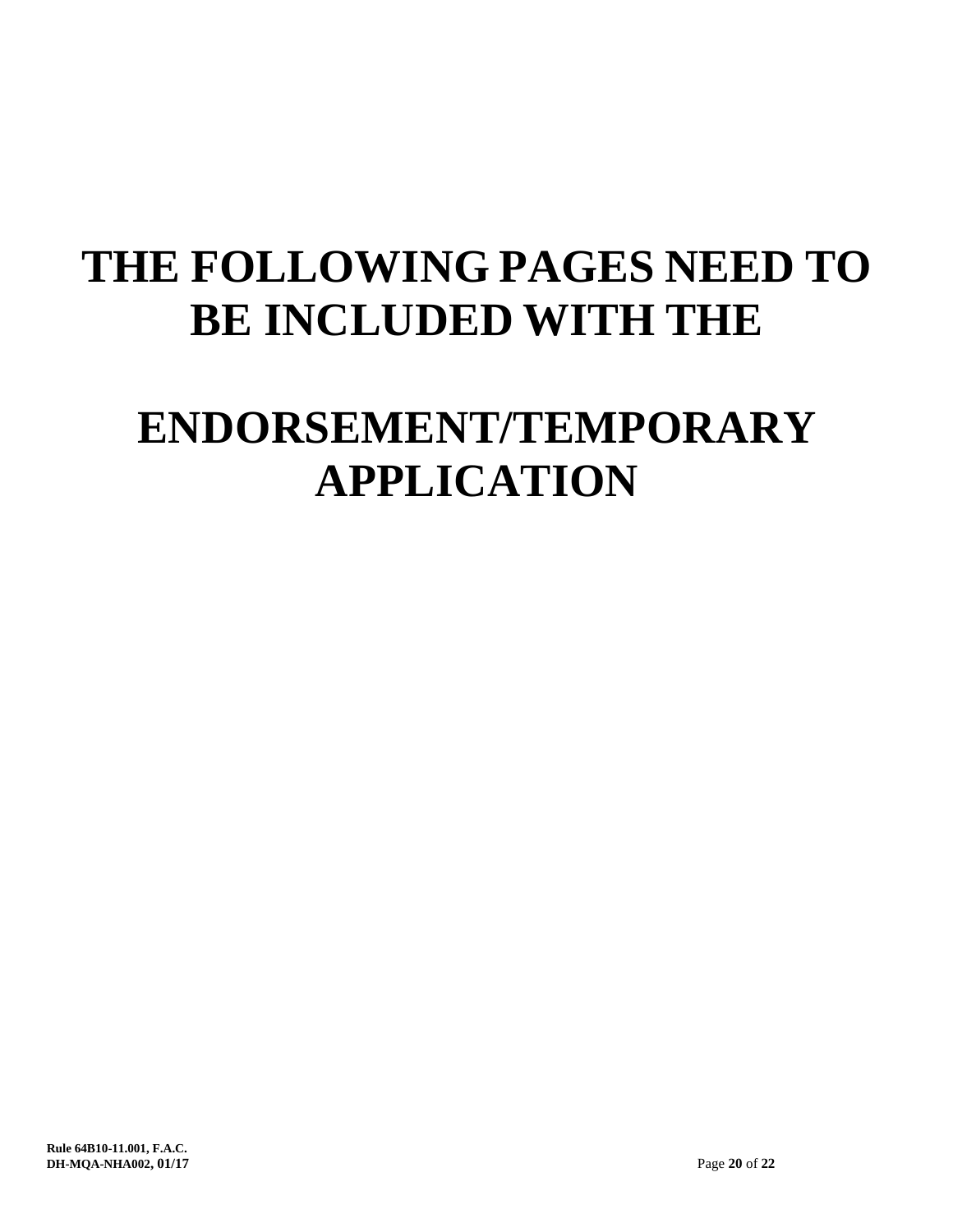

**Fee for Temporary License - \$475.00 (Must be accompanied by an endorsement application and meet all requirements)**

**To be Completed by Applicant:**

Address:

| Name:                                                                                                                                                                                                                                                                                                                                                                                                                                                                                                                                                                                                                                                                                                                                                                                                                                                                                                            |                     |         |                                 |
|------------------------------------------------------------------------------------------------------------------------------------------------------------------------------------------------------------------------------------------------------------------------------------------------------------------------------------------------------------------------------------------------------------------------------------------------------------------------------------------------------------------------------------------------------------------------------------------------------------------------------------------------------------------------------------------------------------------------------------------------------------------------------------------------------------------------------------------------------------------------------------------------------------------|---------------------|---------|---------------------------------|
| (Last)                                                                                                                                                                                                                                                                                                                                                                                                                                                                                                                                                                                                                                                                                                                                                                                                                                                                                                           | (First)             |         | (Middle)                        |
| Name of Nursing Home: Name of Nursing Home:                                                                                                                                                                                                                                                                                                                                                                                                                                                                                                                                                                                                                                                                                                                                                                                                                                                                      |                     |         |                                 |
|                                                                                                                                                                                                                                                                                                                                                                                                                                                                                                                                                                                                                                                                                                                                                                                                                                                                                                                  |                     |         |                                 |
| Address: <u>(Street and Number</u> )                                                                                                                                                                                                                                                                                                                                                                                                                                                                                                                                                                                                                                                                                                                                                                                                                                                                             | $\overline{(City)}$ | (State) | (Zip)                           |
| Telephone Number:                                                                                                                                                                                                                                                                                                                                                                                                                                                                                                                                                                                                                                                                                                                                                                                                                                                                                                |                     |         | Effective Date: Month/Date/Year |
| currently hold an active license. I understand that the holder of a temporary license is required to take and pass the laws and<br>rules examination within 90 days of the issuance of this temporary license. I understand that I am subject to the Laws of the<br>State of Florida and rules and regulation of the Board of Nursing Home Administrators governing the practice of nursing<br>home administration in Florida under whose authority a temporary license may be issued. A temporary license terminates<br>upon the holder's receipt of notification of the examination results or if you cease to function as administrator of the above<br>named facility. Failure to pass the examination shall automatically void this license and disqualify you for any subsequent<br>temporary license. A temporary license cannot be renewed, nor can it be transferred to another individual or facility. |                     |         |                                 |
|                                                                                                                                                                                                                                                                                                                                                                                                                                                                                                                                                                                                                                                                                                                                                                                                                                                                                                                  |                     |         | Date:                           |
| To be Completed by Employer/Owner:                                                                                                                                                                                                                                                                                                                                                                                                                                                                                                                                                                                                                                                                                                                                                                                                                                                                               |                     |         |                                 |
| Name:                                                                                                                                                                                                                                                                                                                                                                                                                                                                                                                                                                                                                                                                                                                                                                                                                                                                                                            |                     |         |                                 |
| (Last)                                                                                                                                                                                                                                                                                                                                                                                                                                                                                                                                                                                                                                                                                                                                                                                                                                                                                                           | (First)             |         | (Middle)                        |
|                                                                                                                                                                                                                                                                                                                                                                                                                                                                                                                                                                                                                                                                                                                                                                                                                                                                                                                  |                     |         |                                 |
| Name of Nursing Home:                                                                                                                                                                                                                                                                                                                                                                                                                                                                                                                                                                                                                                                                                                                                                                                                                                                                                            |                     |         |                                 |

| Name Past Administrator:                                                                                                                                                                                                                                                                                                                                                                                                                                                      | License #: |
|-------------------------------------------------------------------------------------------------------------------------------------------------------------------------------------------------------------------------------------------------------------------------------------------------------------------------------------------------------------------------------------------------------------------------------------------------------------------------------|------------|
| I understand that the above applicant will be granted only a temporary license until such time as he/she has met the Florida<br>requirements for permanent license. I understand that these requirements must be met when the applicant takes the next<br>scheduled examination in Florida. In the event this applicant resigns from this position or is terminated prior to licensure, I<br>agree to notify the Board of Nursing Home Administrators office within 24 hours. |            |

(Street and Number) (City) (State) (Zip)

| Signature of Employer/Owner:     | Date:         |  |
|----------------------------------|---------------|--|
| <b>Rule 64B10-11.001. F.A.C.</b> |               |  |
| DH-MOA-NHA002, 01/17             | Page 21 of 22 |  |